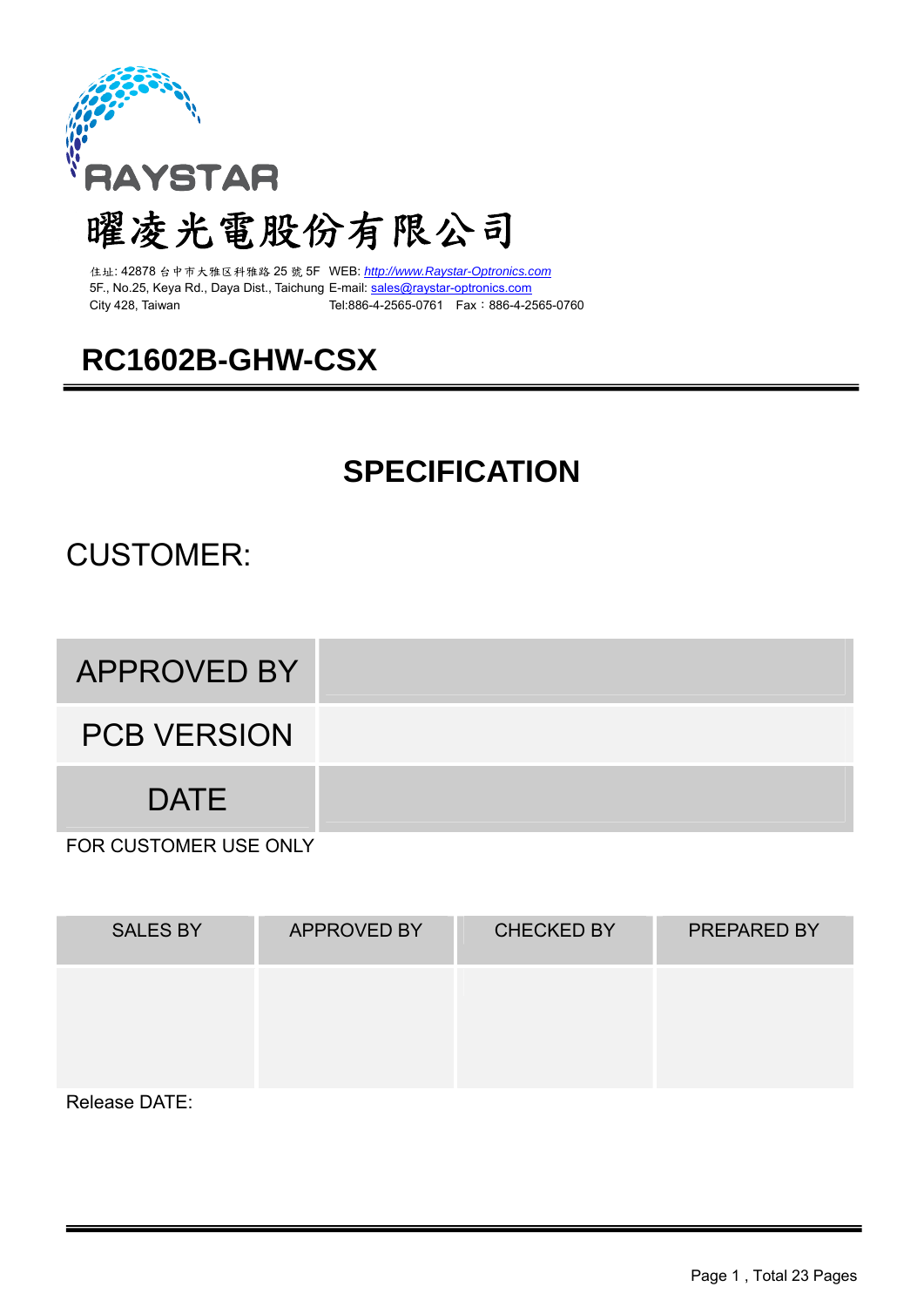

## **Revision History**

| <b>VERSION</b>     | <b>DATE</b> | <b>REVISED PAGE NO.</b> | <b>Note</b>        |
|--------------------|-------------|-------------------------|--------------------|
| $\pmb{0}$          | 2014/12/18  |                         | <b>First issue</b> |
| A<br>$\rightarrow$ |             |                         |                    |
|                    |             |                         |                    |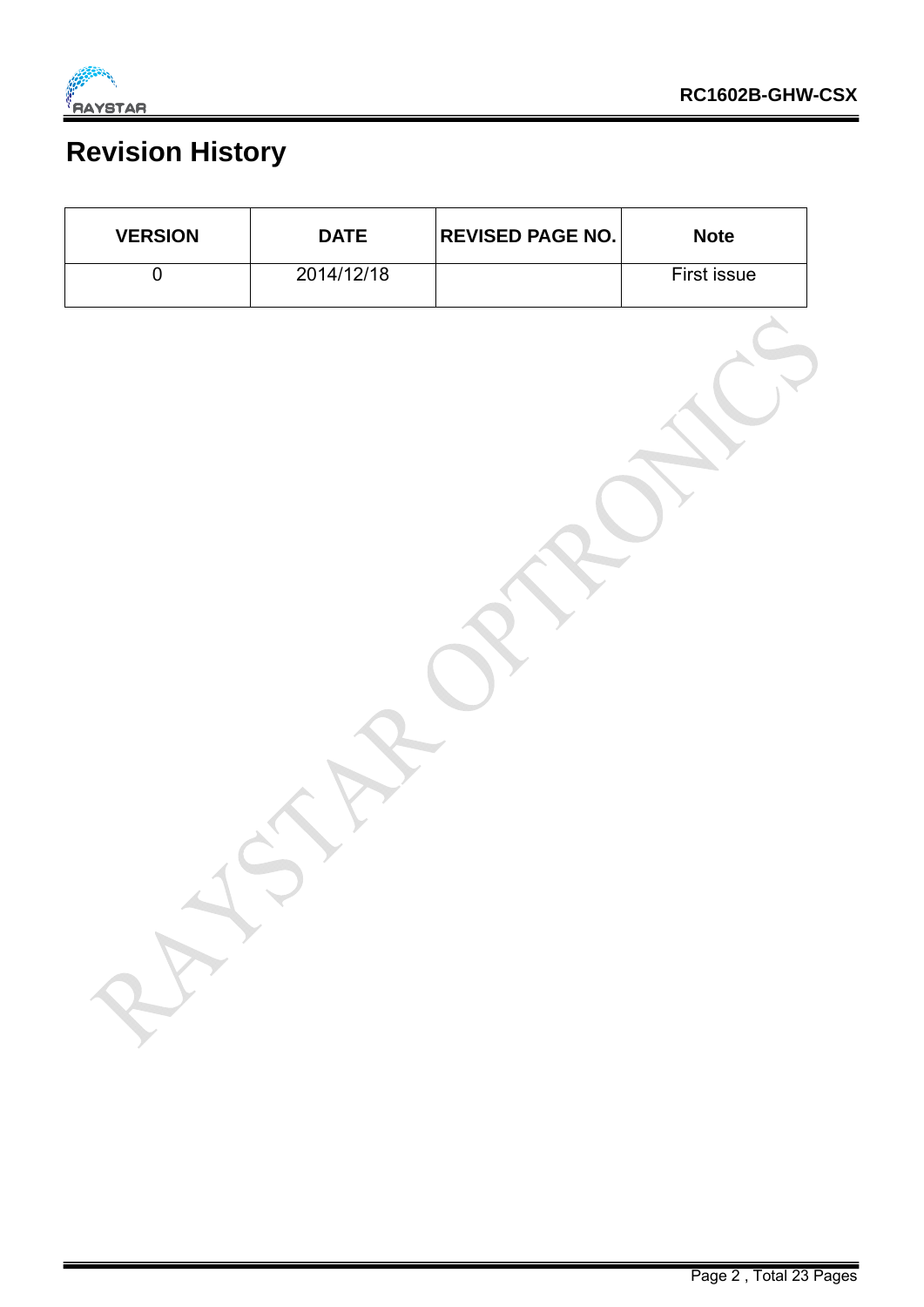

# **Contents**

- 1.General Specification
- 2.Module Classification Information
- 3.Interface Pin Function
- 4.Contour Drawing &Block Diagram
- 5.Character Generator ROM Pattern
- 6.Optical Characteristics
- 7.Absolute Maximum Ratings
- 8.Electrical Characteristics
- 9.Backlight Information
- 10.Reliability
- 11.Inspection specification
- 12.Precautions in use of LCD Modules
- 13.Material List of Components for RoHs
- 14.Recommendable Storage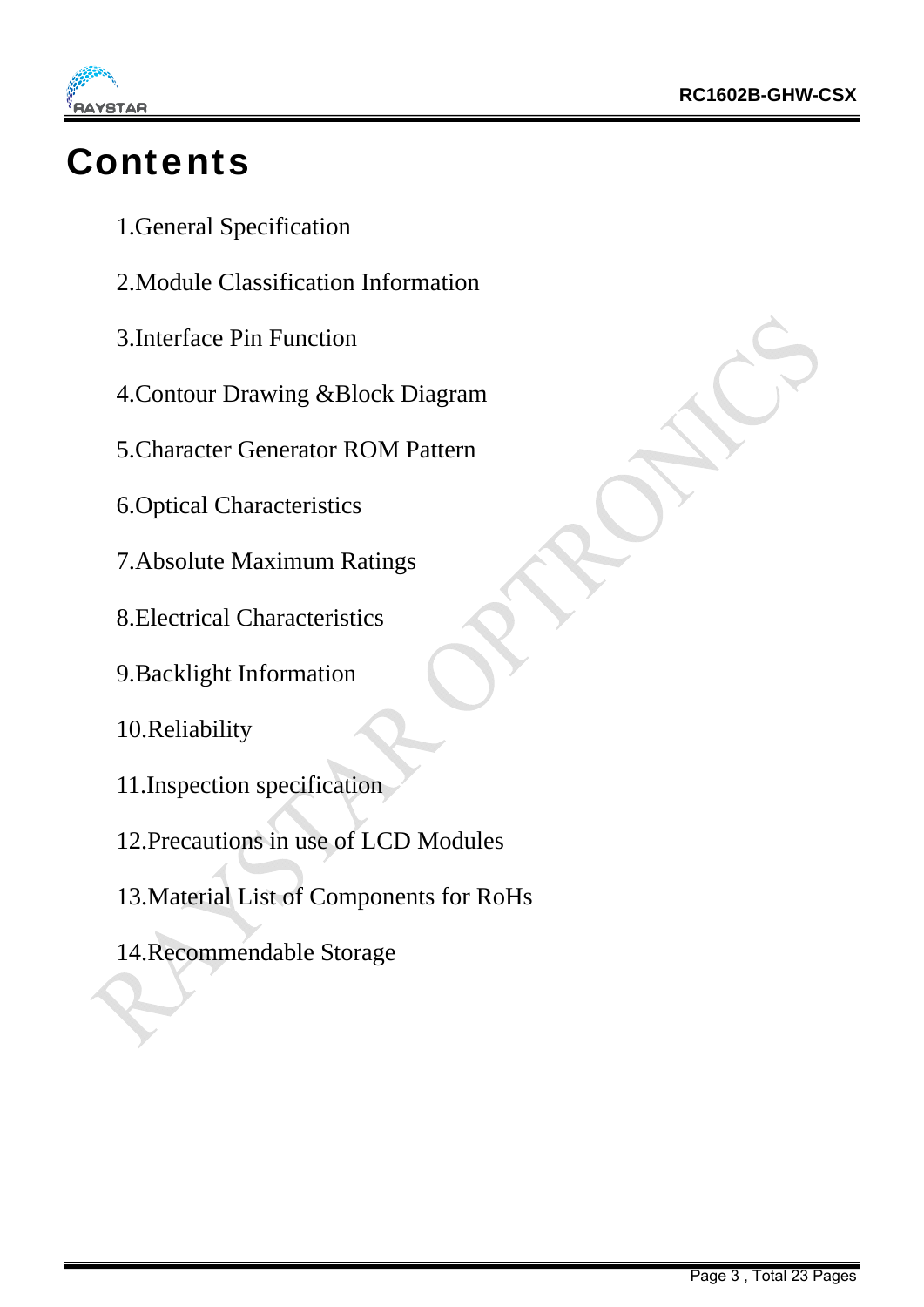

#### **1.General Specification**

The Features is described as follow:

- Module dimension:  $80.0 \times 36.0 \times 13.5$  (max.) mm
- $\blacksquare$  View area: 66.0 x 16.0 mm
- Active area: 56.20 x 11.5 mm
- Number of Characters: 16 characters x 2 Lines
- Dot size: 0.55 x 0.65 mm
- Dot pitch:  $0.60 \times 0.70$  mm
- Character size: 2.95 x 5.55 mm
- Character pitch: 3.55 x 5.95 mm
- LCD type: STN Positive, Gray Transflective,
- Duty: 1/16
- View direction: 6 o'clock
- Backlight Type: LED, White
- IC:ST7066U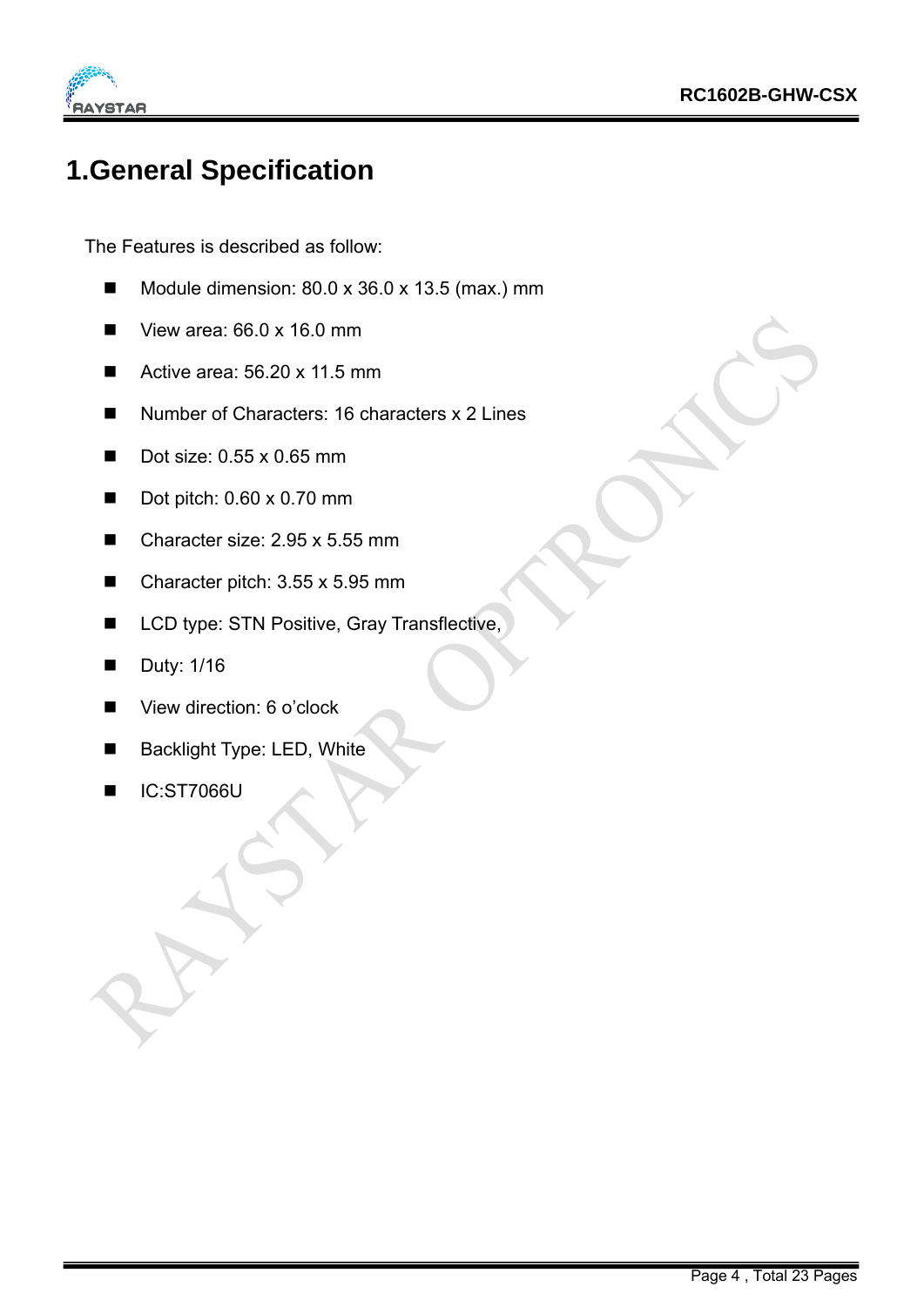

### **2.Module Classification Information**

|  | $\sim$<br>$-$ |              |                          |     | .<br>W<br>_____ | $\overline{\phantom{a}}$ |  |
|--|---------------|--------------|--------------------------|-----|-----------------|--------------------------|--|
|  |               | $\mathbf{v}$ | $\overline{\phantom{a}}$ | (6, |                 | $\overline{\phantom{a}}$ |  |

| <b>Item</b>     | <b>Description</b>                |                                                                       |                          |                                 |                                |  |  |  |  |
|-----------------|-----------------------------------|-----------------------------------------------------------------------|--------------------------|---------------------------------|--------------------------------|--|--|--|--|
| 1               | R: Raystar Optronics Inc.         |                                                                       |                          |                                 |                                |  |  |  |  |
|                 |                                   | C: Character Type,                                                    |                          | T:TAB Type                      |                                |  |  |  |  |
| $\overline{2}$  | <b>Display</b>                    | G: Graphic Type                                                       |                          | X:COG Type                      |                                |  |  |  |  |
| 3               |                                   | Number of dots: Character 16 words, 02 Lines.                         |                          |                                 |                                |  |  |  |  |
| 4               | Serials code:                     |                                                                       |                          |                                 |                                |  |  |  |  |
|                 |                                   | $P\rightarrow TN$ Positive, Gray                                      |                          |                                 | V→FSTN Negative, Blue          |  |  |  |  |
|                 |                                   | $N \rightarrow TN$ Negative,                                          |                          |                                 | T→FSTN Negative, Black         |  |  |  |  |
|                 |                                   | L→VA Negative                                                         |                          |                                 | D→FSTN Negative (Double film)  |  |  |  |  |
|                 |                                   | H→ HTN Positive, Gray                                                 |                          | $F \rightarrow FSTN$ Positive   |                                |  |  |  |  |
| 5               | <b>LCD</b>                        | I→HTN Negative, Black                                                 |                          | K→FSC Negative                  |                                |  |  |  |  |
|                 |                                   | U→HTN Negative, Blue                                                  |                          | S→FSC Positive                  |                                |  |  |  |  |
|                 |                                   | $B \rightarrow STN$ Negative, Blue                                    |                          |                                 | E→ISTN Negative, Black         |  |  |  |  |
|                 |                                   | G→STN Positive, Gray                                                  |                          |                                 | C→CSTN Negative, Black         |  |  |  |  |
|                 |                                   | Y→STN Positive, Yellow Green                                          |                          | A→ASTN Negative, Black          |                                |  |  |  |  |
|                 | Polarizer<br>Type,<br>Temperature | A: Reflective, N.T, 6:00                                              |                          |                                 | K: Transflective, W.T,12:00    |  |  |  |  |
|                 |                                   | D: Reflective, N.T, 12:00                                             |                          |                                 | 1 : Transflective, U.T,6:00    |  |  |  |  |
|                 |                                   | G: Reflective, W. T, 6:00                                             |                          |                                 | 4 : Transflective, U.T.12:00   |  |  |  |  |
|                 |                                   | J: Reflective, W. T, 12:00                                            |                          |                                 | C: Transmissive, N.T,6:00      |  |  |  |  |
| $6\phantom{1}6$ | range,                            | $0:$ Reflective, U.T, 6:00                                            |                          | F: Transmissive, N.T, 12:00     |                                |  |  |  |  |
|                 |                                   | 3 : Reflective, U. T, 12:00                                           |                          | I: Transmissive, W. T, 6:00     |                                |  |  |  |  |
|                 | View                              | B: Transflective, N.T,6:00                                            |                          | L: Transmissive, W.T,12:00      |                                |  |  |  |  |
|                 | direction                         | E : Transflective, N.T.12:00                                          |                          |                                 | 2 : Transmissive, U. T, 6:00   |  |  |  |  |
|                 |                                   | H: Transflective, W.T,6:00                                            |                          |                                 | 5 : Transmissive, U.T.12:00    |  |  |  |  |
|                 |                                   | N→ Without backlight                                                  |                          | W→LED, White                    | H→LED, High light White        |  |  |  |  |
|                 |                                   | $P\rightarrow EL$ , Blue                                              |                          | $A \rightarrow$ LED, Amber      | S→LED, Full color              |  |  |  |  |
|                 |                                   | T→EL, Green                                                           | $R\rightarrow$ LED, Red  |                                 | J-DIP LED, Blue                |  |  |  |  |
| 7               | <b>Backlight</b>                  | D→EL, White                                                           |                          | $O \rightarrow$ LED, Orange     | $K \rightarrow$ DIP LED, White |  |  |  |  |
|                 |                                   | M→EL, Yellow Green                                                    | $B\rightarrow$ LED, Blue |                                 | E→DIP LED, Yellow              |  |  |  |  |
|                 |                                   | $F \rightarrow CCFL$ , White                                          |                          | $X \rightarrow$ LED, Dual color | $L \rightarrow$ DIP LED, Amber |  |  |  |  |
|                 |                                   | Y→LED, Yellow Green                                                   |                          | $C \rightarrow$ LED, Full color | $I \rightarrow$ DIP LED, Red   |  |  |  |  |
|                 |                                   | G→LED, Green                                                          |                          |                                 |                                |  |  |  |  |
| 8               | Special code                      | CS: English and Cyrillic standard font<br>X: Without negative voltage |                          |                                 |                                |  |  |  |  |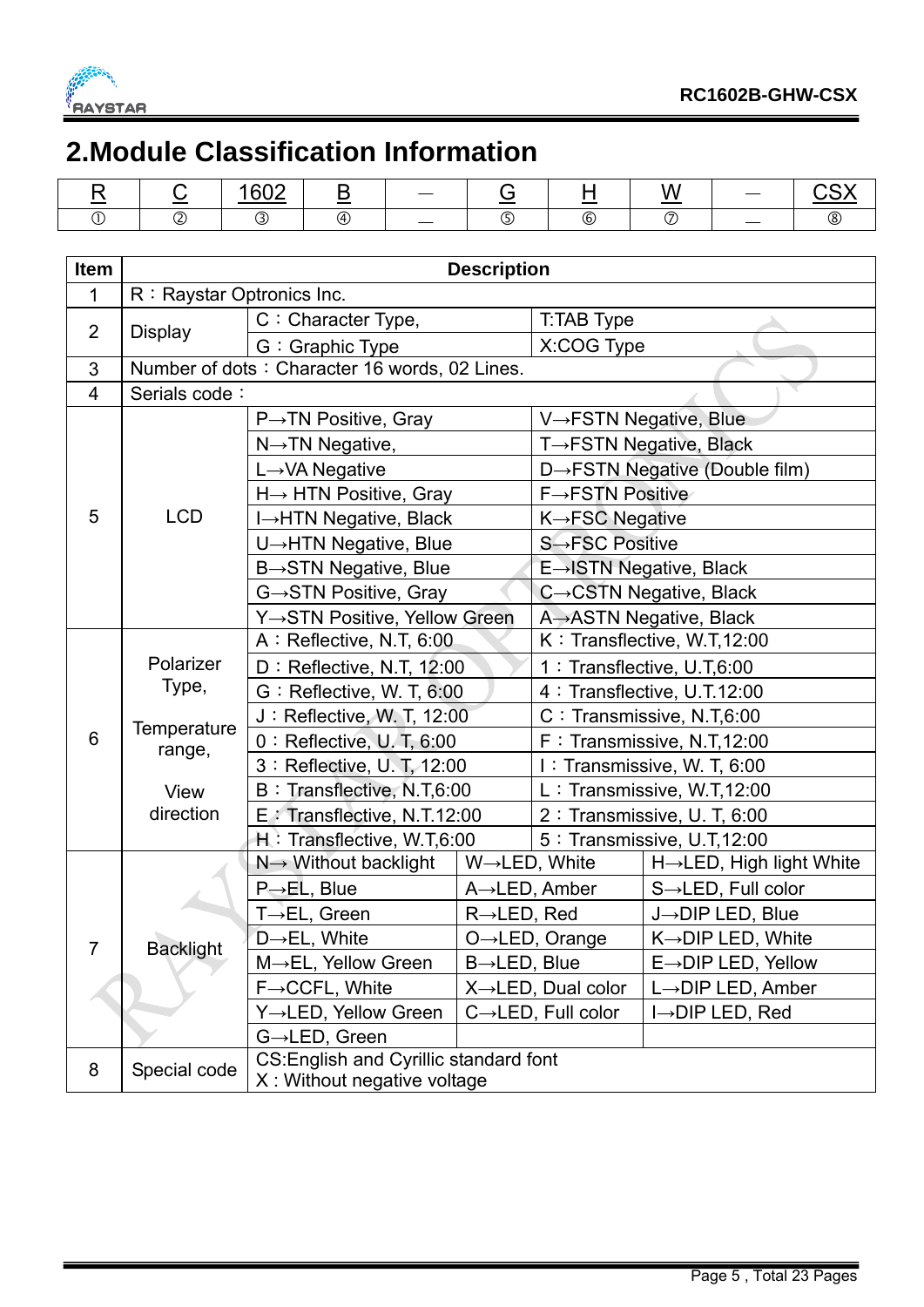

## **3.Interface Pin Function**

| Pin No.        | <b>Symbol</b>    | <b>Level</b>         | <b>Description</b>                                |
|----------------|------------------|----------------------|---------------------------------------------------|
| 1              | $V_{SS}$         | 0V                   | Ground                                            |
| $\overline{2}$ | $V_{DD}$         | 5.0V                 | Supply Voltage for logic                          |
| 3              | VO               | (Variable)           | <b>Contrast Adjustment</b>                        |
| $\overline{4}$ | <b>RS</b>        | H/L                  | H: DATA, L: Instruction code                      |
| 5              | R/W              | H/L                  | H: Read (Module --> MPU) L: Write(MPU --> Module) |
| 6              | E                | $H, H \rightarrow L$ | Chip enable signal                                |
| $\overline{7}$ | D <sub>B</sub> 0 | H/L                  | Data bus line                                     |
| 8              | DB1              | H/L                  | Data bus line                                     |
| 9              | DB <sub>2</sub>  | H/L                  | Data bus line                                     |
| 10             | DB <sub>3</sub>  | H/L                  | Data bus line                                     |
| 11             | DB <sub>4</sub>  | H/L                  | Data bus line                                     |
| 12             | DB <sub>5</sub>  | H/L                  | Data bus line                                     |
| 13             | DB <sub>6</sub>  | H/L                  | Data bus line                                     |
| 14             | DB7              | H/L                  | Data bus line                                     |
| 15             | $\mathsf{A}$     |                      | Power supply for $B/L(+)$                         |
| 16             | Κ                |                      | Power supply for B/L(-)                           |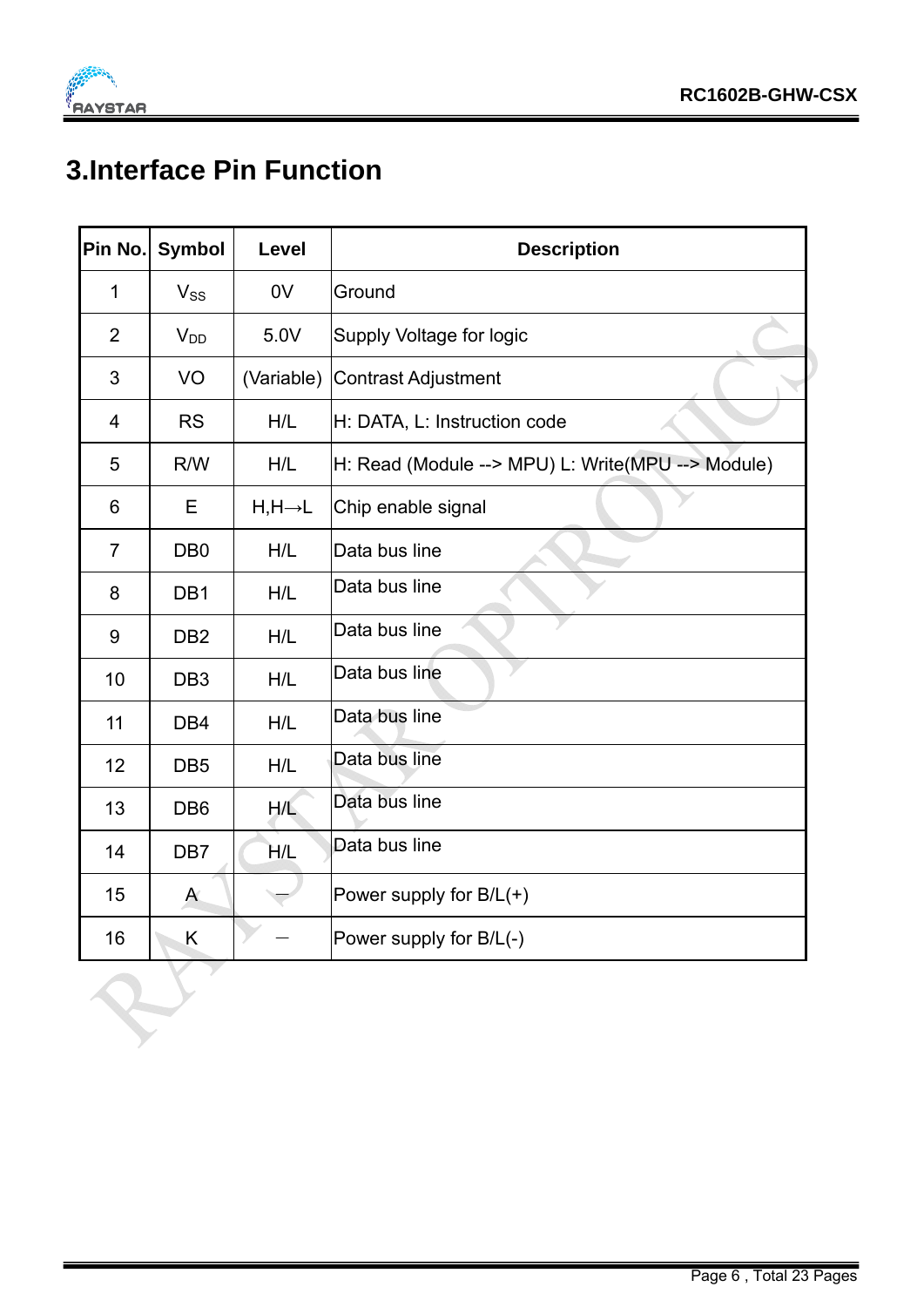



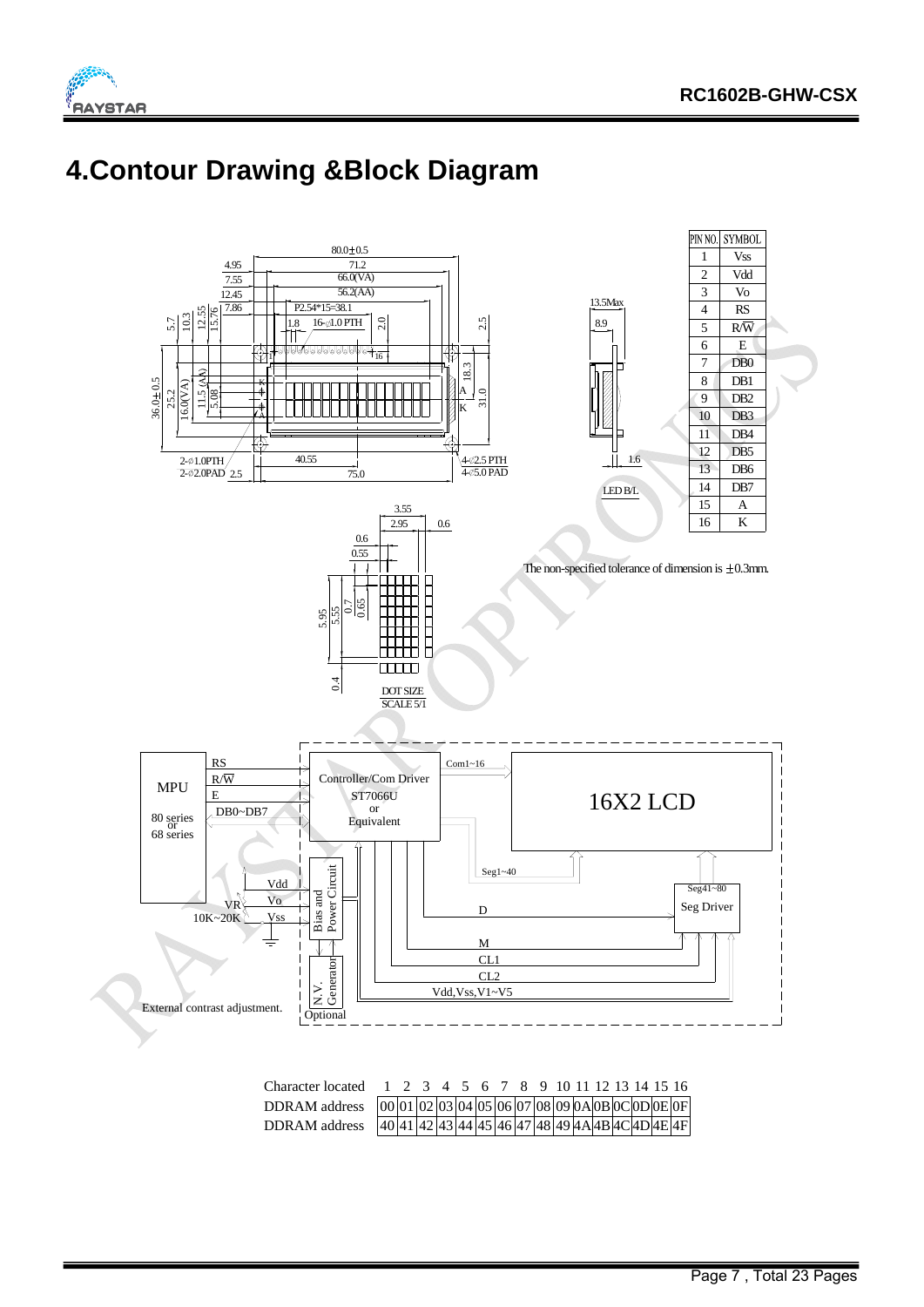

## **5.Character Generator ROM Pattern**

Table.2

| $b7 - b4$<br>$B3 - B0$ | 000010001             | 100101 | 0011                     |             | 0100 0101 0110  |          | 0111   | 1000 1001 | 1010          | 1011      | 1100 | 1101 | 1110    | 1111            |  |
|------------------------|-----------------------|--------|--------------------------|-------------|-----------------|----------|--------|-----------|---------------|-----------|------|------|---------|-----------------|--|
| 0000                   | CG<br><b>RAM</b><br>Õ |        | ₩                        | Ш           | 鼺               |          | m.     |           | Ш             | 鬮         | ш    | H    | 譚       | Ē<br>ă.         |  |
| 0001                   | $\left( 2\right)$     | w      | I                        | 圛           | ш               | - 3<br>B | щ      |           |               | ш<br>ш    | Ш    | H    | ш       | Ü               |  |
| 0010                   | (3)                   | 21     | ₩                        | W           | Œ<br>Ħ          | ₩        | 矘      |           | E             | 賱<br>w    | 躙    | H    | 臘       | Ŏ               |  |
| 0011                   | (4)                   | Ħ      | H                        | ш           | .<br>ш<br>шü    | ж<br>瞴   | H      |           | ¥             | 覵         | 賱    | H    | m       | 爾               |  |
| 0100                   | (5)                   | ۰      | 蠿                        | ▦           | <b>FEB</b><br>į | ▦        | U      |           | W.<br>andalar | pin.      | 凲    | ш    | đ,      | 躢               |  |
| 0101                   | (6)                   | Ħ      | ----<br>RW.<br>ч.        | <br>賱<br>ш. | 4               | ₩        | Ш      |           | M             | 雦<br>an i | ₩    | Ħ    | ▦       | 臘               |  |
| 0110                   | $\left( 7\right)$     | Ë      | H                        | 脚           | ▦               | I        | ▦      |           | Ħ             | 躙         | Ш    | W    | Ш       | f.              |  |
| 0111                   | (8)                   | Z      |                          | ┅<br>W      | U               | B        | 關      |           | J             | .<br>W    | Ħ    | I    |         | I               |  |
| 1000                   | (1)                   | I      | ₩                        | H           | 罤               | H        | Ħ      |           |               | Ш         | H.   | Ħ    | ╌       | ŧ               |  |
| 1001                   | (2)                   | Ï      | m<br>æ                   | I           | H               | J.       | W      |           | y,            | 翻         | W    | ₩.   | w.      | w.<br>mara<br>ш |  |
| 1010                   | (3)                   | 翢      | 巓<br>H.                  | H           | Ħ<br>Ш.         | ₩        | E.     |           | φ             | H         | 賱    | 賱    | ē       | w<br>H          |  |
| 1011                   | (4)                   | ₩      | ţ                        | H           | <br>îш          | 网        | 關      |           |               | H         |      | H    | ÿ       | P               |  |
| 1100                   | (5)                   | U.     | W.                       | 脚           | 驒               | 畢        | B<br>B |           | Ш             | 鬬         | ŧ    | 釂    | D       | Ħ               |  |
| 1101                   | (6)                   | .      | <b>HOURS</b><br>والمتحاد | 鼺           | <br>▦           | 鬮        | 臑      |           | B             | H         | 驒    | 鼺    | \$      | Ī<br>Ш          |  |
| 1110                   | $\left( 7\right)$     | н      | ٩<br>₩Ů                  | 鬬           | m               | m        | ۸      |           | B             | m         | H.   | Ħ    | жx<br>₩ | H               |  |
| 1111                   | (8)                   |        | H                        | 4           | <b>MARKET</b>   | ▦        | 膷      |           | Ħ             | H         | H    | H.   | ₩       | ▒<br>ᄈ          |  |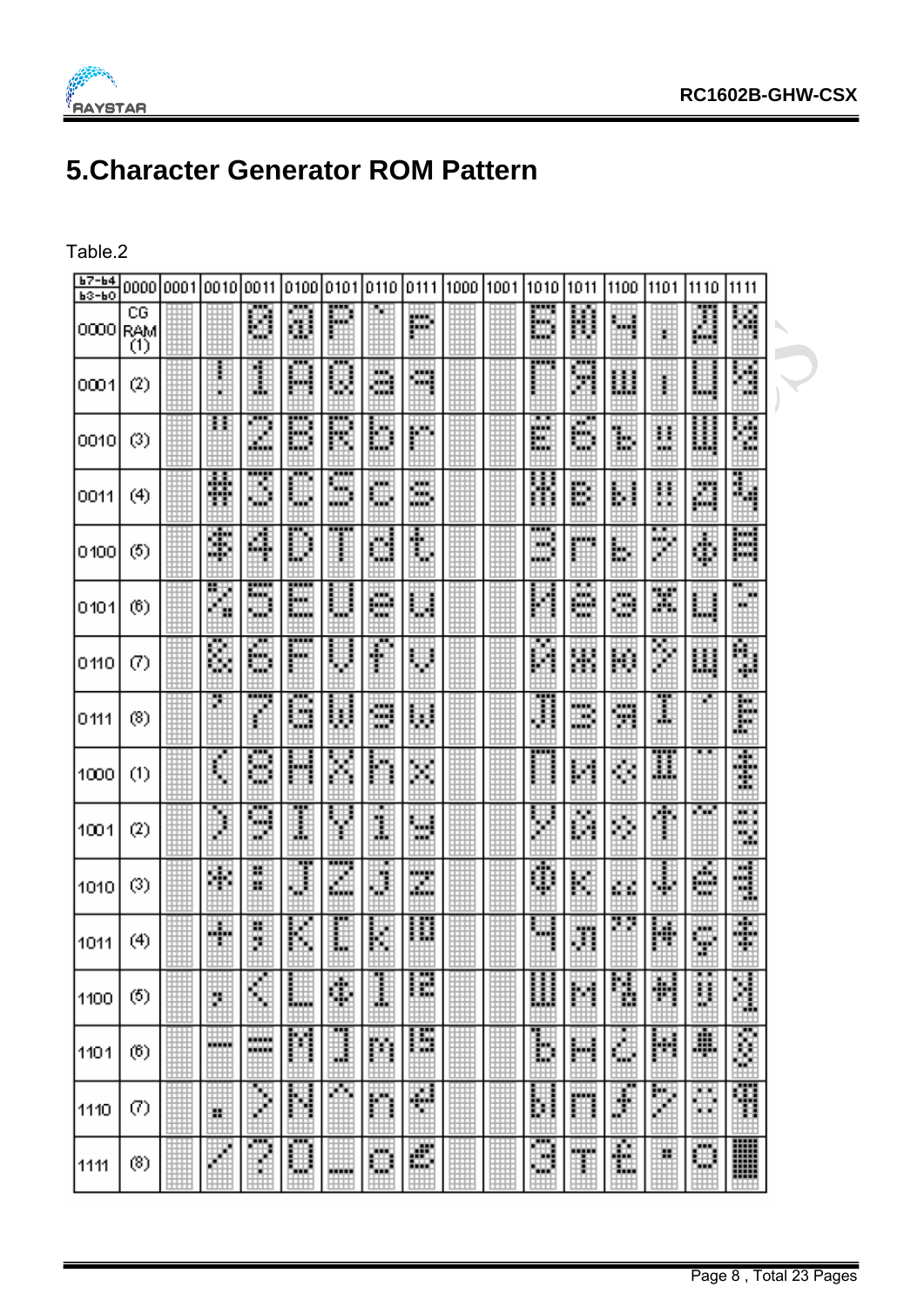

#### **6.Optical Characteristics**

| <b>Item</b>           | <b>Symbol</b>         | <b>Condition</b>           | Min         | <b>Typ</b> | <b>Max</b> | <b>Unit</b>             |
|-----------------------|-----------------------|----------------------------|-------------|------------|------------|-------------------------|
|                       | $\theta$              | $\mathbf 0$<br>$CR \geq 2$ |             |            | 20         | $\psi$ = 180 $^{\circ}$ |
|                       | $\theta$              | $CR \geq 2$                | $\mathbf 0$ |            | 40         | $\Psi$ = 0°             |
| <b>View Angle</b>     | $\boldsymbol{\theta}$ | $CR \geq 2$                |             |            | 30         | $\psi = 90^{\circ}$     |
|                       | $\theta$              | $CR \geq 2$                | $\mathbf 0$ |            | 30         | $\Psi$ = 270 $^{\circ}$ |
| <b>Contrast Ratio</b> | <b>CR</b>             |                            |             | 3          |            |                         |
|                       | T rise                |                            |             | 150        | 200        | ms                      |
| <b>Response Time</b>  | T fall                |                            |             | 150        | 200        | ms                      |

**Definition of Operation Voltage (Vop)** Definition of Response Time (Tr, Tf)



Operating Voltage : Vop Viewing Angle(θ, φ) : 0°, 0°

Frame Frequency : 64 HZ Driving Waveform : 1/N duty , 1/a bias

#### **Definition of viewing angle(CR ≥ 2)**

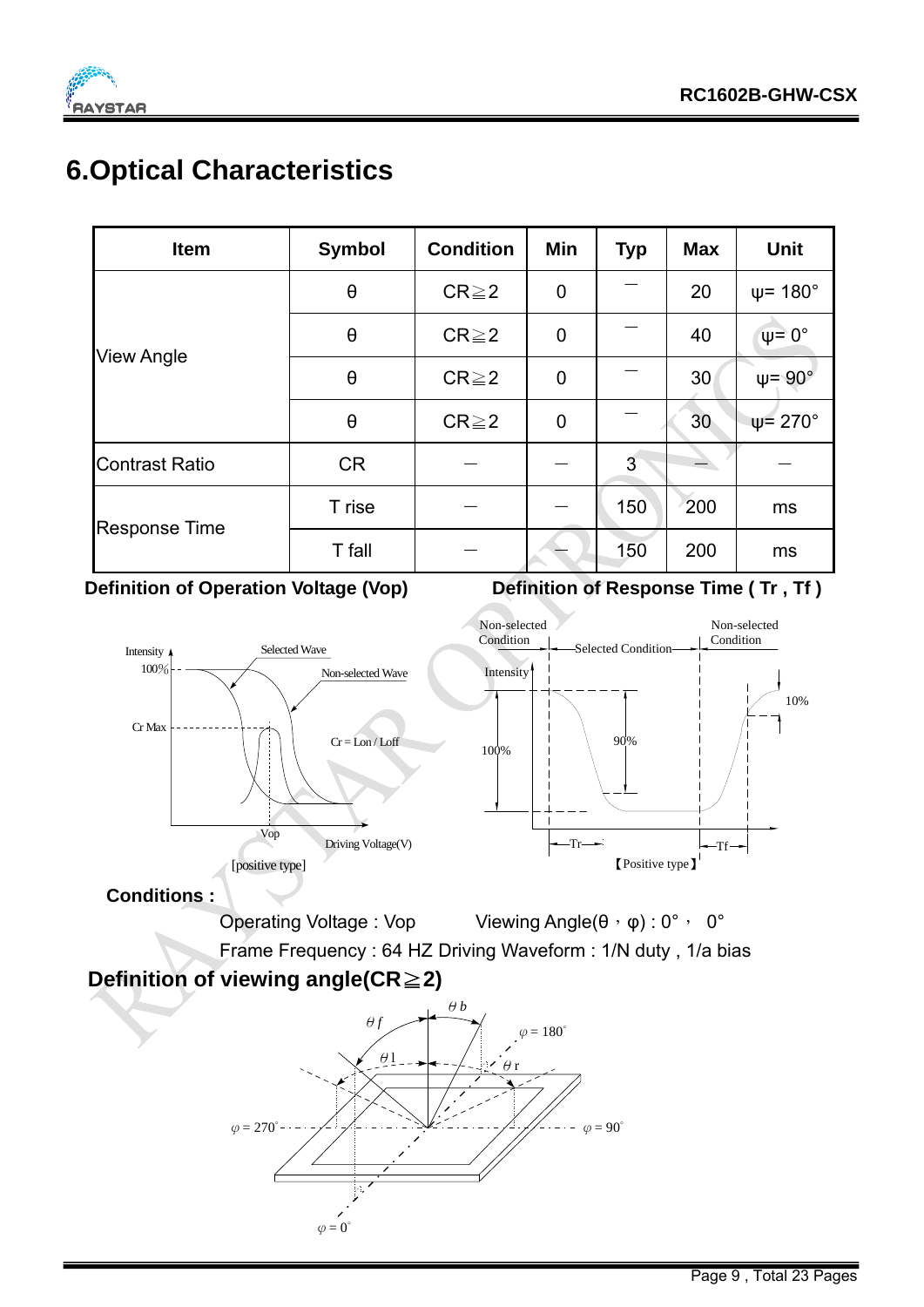

## **7.Absolute Maximum Ratings**

| <b>Item</b>                     | <b>Symbol</b>       | Min      | <b>Typ</b> | <b>Max</b> | <b>Unit</b>          |
|---------------------------------|---------------------|----------|------------|------------|----------------------|
| <b>Operating Temperature</b>    | $T_{OP}$            | $-20$    |            | $+70$      | $\mathrm{C}^{\circ}$ |
| Storage Temperature             | $T_{ST}$            | $-30$    |            | $+80$      | $\int_{0}^{\infty}$  |
| Input Voltage                   | $V_1$               | $V_{SS}$ |            | $V_{DD}$   |                      |
| <b>Supply Voltage For Logic</b> | $V_{DD}$ - $V_{SS}$ | $-0.3$   |            |            |                      |
| <b>Supply Voltage For LCD</b>   | $V_{DD}$ - $V_{O}$  | $-0.3$   |            | 13         | V                    |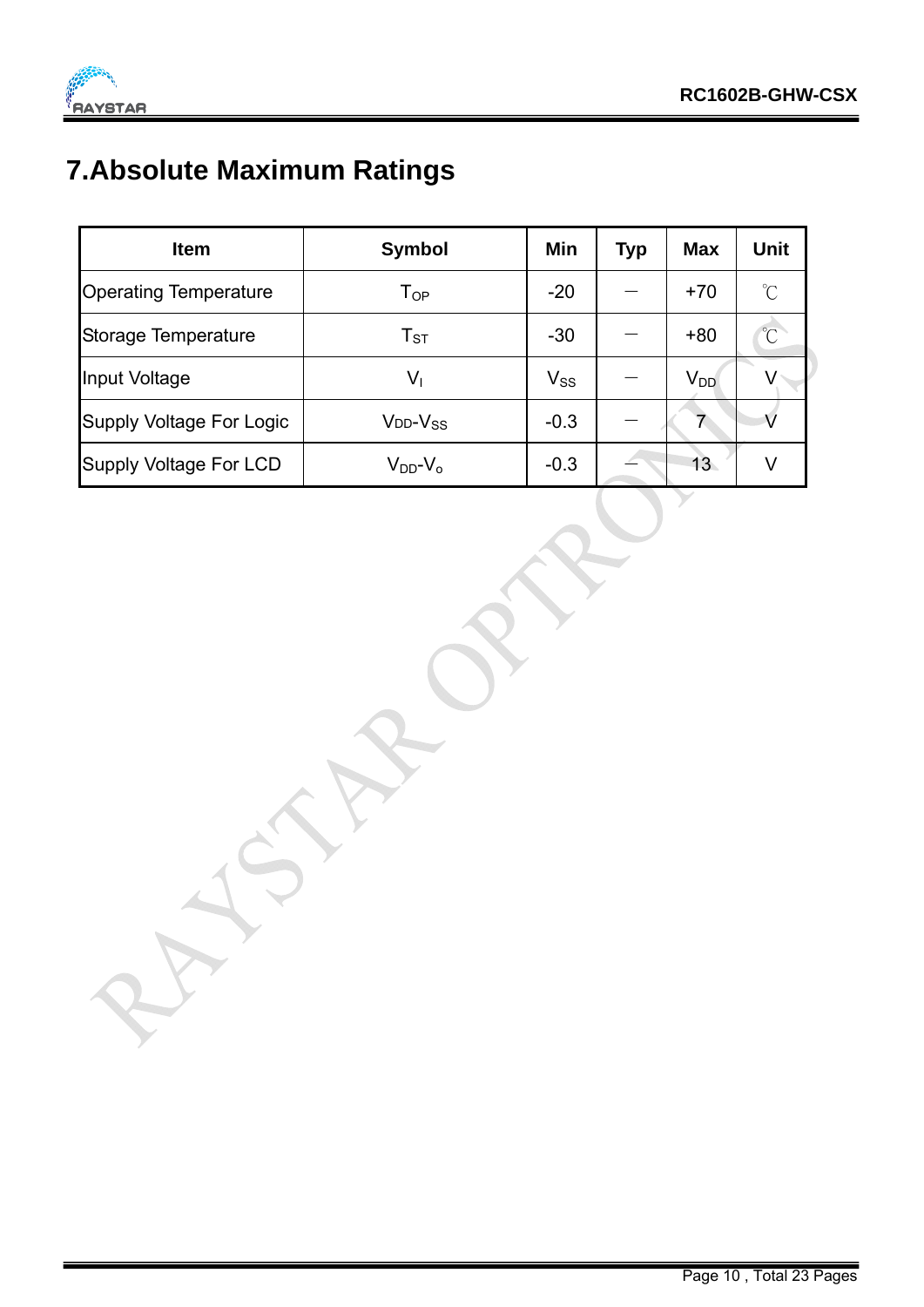

## **8.Electrical Characteristics**

| <b>Item</b>              | <b>Symbol</b>       | <b>Condition</b>   | Min                 | <b>Typ</b> | <b>Max</b>            | <b>Unit</b>             |
|--------------------------|---------------------|--------------------|---------------------|------------|-----------------------|-------------------------|
| Supply Voltage For Logic | $V_{DD}$ - $V_{SS}$ |                    | 4.5                 | 5.0        | 5.5                   | V                       |
| Supply Voltage For LCD   |                     | Ta=-20 $\degree$ C |                     |            | 5.2                   | $\overline{\mathsf{V}}$ |
| *Note                    | $V_{DD}$ - $V_0$    | Ta=25 $^{\circ}$ C | 3.6                 | 3.7        | 3.8                   |                         |
|                          |                     | Ta=70 $°C$         | 3.2                 |            |                       | $\vee$                  |
| Input High Volt.         | V <sub>IH</sub>     |                    | 0.7 V <sub>DD</sub> |            | <b>V<sub>DD</sub></b> | V                       |
| Input Low Volt.          | $V_{IL}$            |                    | <b>Vss</b>          |            | 0.6                   | $\vee$                  |
| Output High Volt.        | $V_{OH}$            |                    | 3.9                 |            | <b>V<sub>DD</sub></b> | $\vee$                  |
| Output Low Volt.         | $V_{OL}$            |                    | $\mathbf 0$         |            | 0.4                   | V                       |
| <b>Supply Current</b>    | $I_{DD}$            | $V_{DD} = 5.0 V$   | 1.0                 | 1.2        | 1.5                   | mA                      |

\* Note: Please design the VOP adjustment circuit on customer's main board

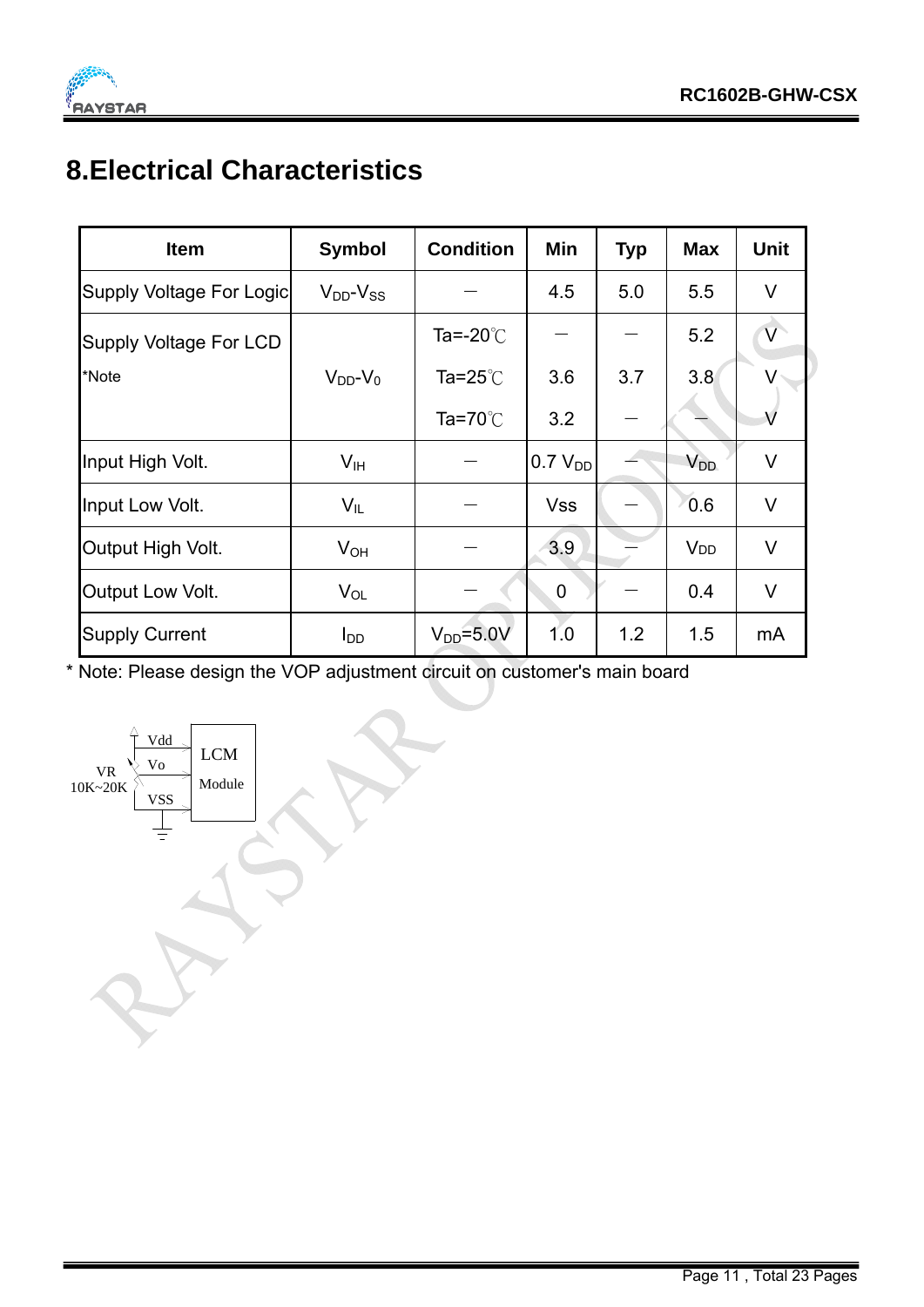#### **9.Backlight Information**

#### **Specification**

| <b>PARAMETER</b>          | <b>SYMBOL</b> | <b>MIN</b> | <b>TYP</b> | <b>MAX</b> | <b>UNIT</b>       | <b>TEST CONDITION</b> |
|---------------------------|---------------|------------|------------|------------|-------------------|-----------------------|
| <b>Supply Current</b>     | <b>ILED</b>   |            | 32         | 40         | <b>mA</b>         | <b>V=3.5V</b>         |
| <b>Supply Voltage</b>     | IV            | 3.4        | 3.5        | 3.6        | $\mathsf{V}$      |                       |
| <b>Reverse Voltage VR</b> |               |            |            | 5          | $\mathsf{V}$      |                       |
| Luminance                 | IV            | 496        | 620        |            | CD/M <sup>2</sup> | ILED=32mA             |
| (Without LCD)             |               |            |            |            |                   |                       |
| <b>LED Life Time</b>      |               |            |            |            |                   | IILED=32mA            |
| (For Reference            |               |            | 50K        |            | Hr.               | 25℃,50-60%RH,         |
| only)                     |               |            |            |            |                   | (Note 1)              |
| <b>Color</b>              | <b>White</b>  |            |            |            |                   |                       |

**Note: The LED of B/L is drive by current only, drive voltage is for reference only. drive voltage can make driving current under safety area (current between minimum and maximum).** 

**Note 1:50K hours is only an estimate for reference.** 



(Will never get Vee output from pin15)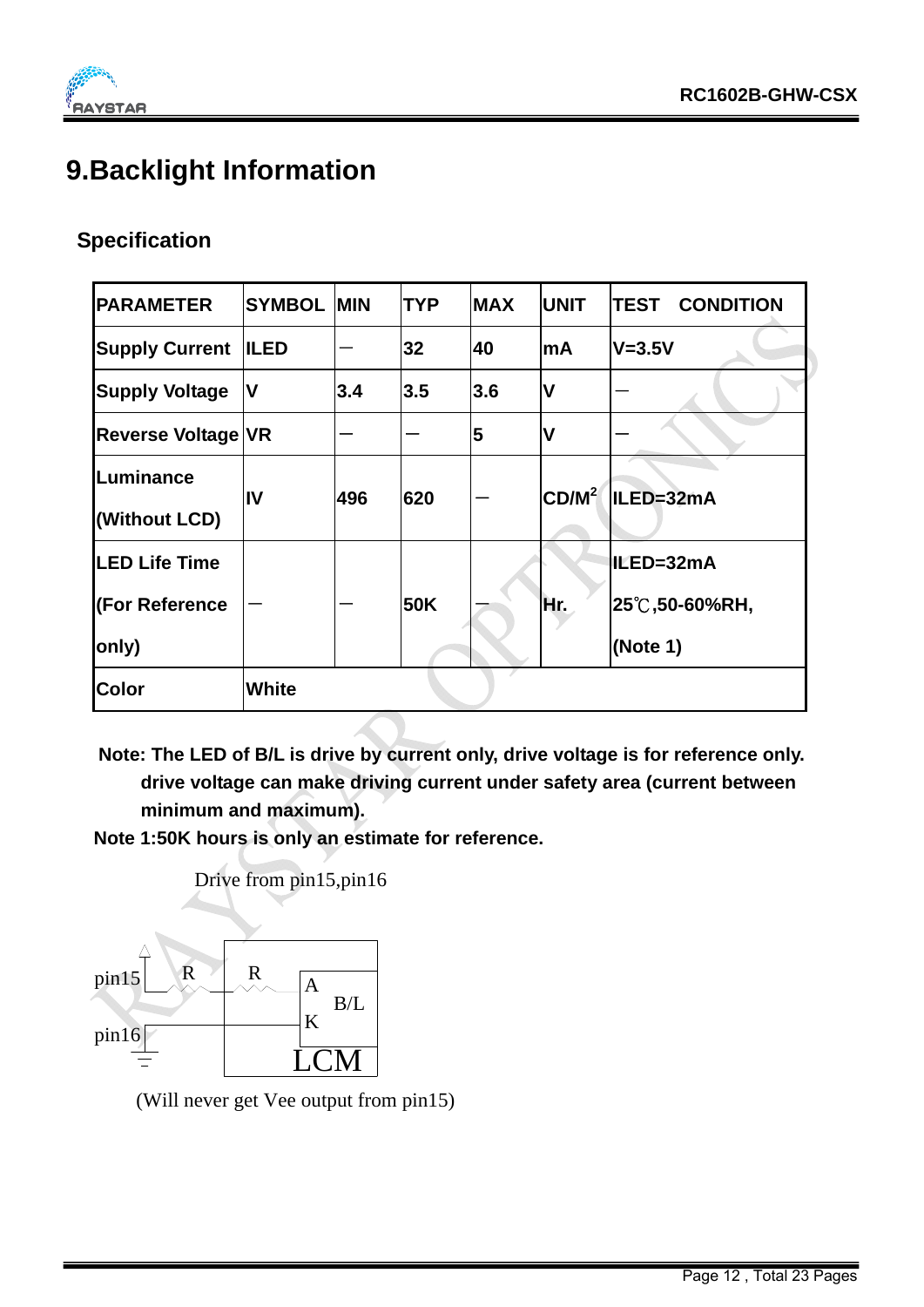

### **10.Reliability**

#### **Content of Reliability Test (Wide temperature, -20**℃**~70 )** ℃

|                                       | <b>Environmental Test</b>                                                                                                                                                             |                                                                                                                                                                                |                |  |  |  |  |  |  |  |
|---------------------------------------|---------------------------------------------------------------------------------------------------------------------------------------------------------------------------------------|--------------------------------------------------------------------------------------------------------------------------------------------------------------------------------|----------------|--|--|--|--|--|--|--|
| <b>Test Item</b>                      | <b>Content of Test</b>                                                                                                                                                                | <b>Test Condition</b>                                                                                                                                                          | <b>Note</b>    |  |  |  |  |  |  |  |
| <b>High Temperature</b><br>storage    | Endurance test applying the high storage temperature<br>for a long time.                                                                                                              | $80^{\circ}$ C<br>200hrs                                                                                                                                                       | $\overline{c}$ |  |  |  |  |  |  |  |
| Low Temperature<br>storage            | Endurance test applying the low storage temperature<br>for a long time.                                                                                                               | $-30^{\circ}$<br>200hrs                                                                                                                                                        | 1,2            |  |  |  |  |  |  |  |
| <b>High Temperature</b><br>Operation  | Endurance test applying the electric stress (Voltage &<br>Current) and the thermal stress to the element for a<br>long time.                                                          | 70°C<br>200hrs                                                                                                                                                                 |                |  |  |  |  |  |  |  |
| Low Temperature<br>Operation          | Endurance test applying the electric stress under low<br>temperature for a long time.                                                                                                 | $-20^{\circ}$ C<br>200hrs                                                                                                                                                      | 1              |  |  |  |  |  |  |  |
| High Temperature/<br>Humidity storage | The module should be allowed to stand at<br>60℃,90%RH max<br>For 96hrs under no-load condition excluding the<br>polarizer,<br>Then taking it out and drying it at normal temperature. | 60℃,90%RH<br>96hrs                                                                                                                                                             | 1,2            |  |  |  |  |  |  |  |
| Thermal shock<br>resistance           | The sample should be allowed stand the following 10<br>cycles of operation<br>-20 $^{\circ}$ C<br>70°C<br>$25^{\circ}$ C<br>30min<br>30min<br>5 <sub>min</sub><br>1 cycle             | -20℃/70℃<br>10 cycles                                                                                                                                                          |                |  |  |  |  |  |  |  |
| <b>Vibration test</b>                 | Endurance test applying the vibration during<br>transportation and using.                                                                                                             | Total fixed amplitude :<br>1.5 <sub>mm</sub><br><b>Vibration Frequency:</b><br>$10 \sim 55$ Hz<br>One cycle 60<br>seconds to 3<br>directions of X, Y, Z for<br>Each 15 minutes | 3              |  |  |  |  |  |  |  |
| Static electricity test               | Endurance test applying the electric stress to the<br>terminal.                                                                                                                       | VS=800V,RS=1.5kΩ<br><b>CS=100pF</b><br>1 time                                                                                                                                  |                |  |  |  |  |  |  |  |

**Note1: No dew condensation to be observed.** 

**Note2: The function test shall be conducted after 4 hours storage at the normal** 

 **Temperature and humidity after remove from the test chamber.** 

**Note3: The packing have to including into the vibration testing.**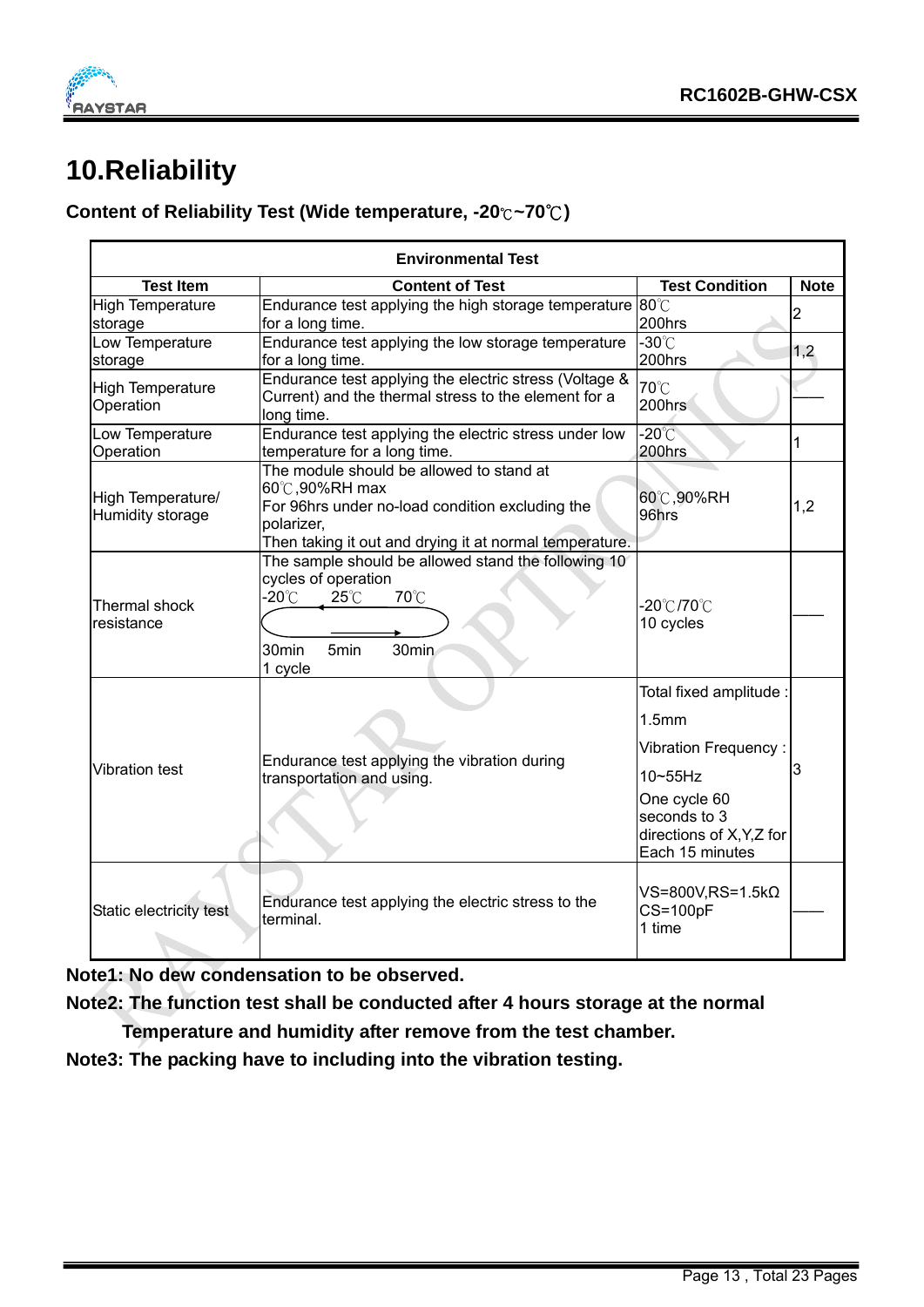

## **11.Inspection specification**

| <b>NO</b> | Item                                                                         |                                                                                                                                       |                                                                                                                                                                                                                                                                                                                        | Criterion                                                                                                                                                                                          |                                                                                                                            | <b>AQL</b> |  |  |  |
|-----------|------------------------------------------------------------------------------|---------------------------------------------------------------------------------------------------------------------------------------|------------------------------------------------------------------------------------------------------------------------------------------------------------------------------------------------------------------------------------------------------------------------------------------------------------------------|----------------------------------------------------------------------------------------------------------------------------------------------------------------------------------------------------|----------------------------------------------------------------------------------------------------------------------------|------------|--|--|--|
| 01        | Electrical<br><b>Testing</b>                                                 | 1.1 Missing vertical, horizontal segment, segment contrast<br>defect.                                                                 | 1.2 Missing character, dot or icon.<br>1.3 Display malfunction.<br>1.4 No function or no display.<br>1.5 Current consumption exceeds product specifications.<br>1.6 LCD viewing angle defect.<br>1.7 Mixed product types.<br>1.8 Contrast defect.<br>2.1 White and black spots on display $\leq 0.25$ mm, no more than |                                                                                                                                                                                                    |                                                                                                                            |            |  |  |  |
|           | <b>Black or white</b>                                                        |                                                                                                                                       |                                                                                                                                                                                                                                                                                                                        |                                                                                                                                                                                                    |                                                                                                                            | 2.5        |  |  |  |
| 02        | spots on LCD<br>(display only)                                               | three white or black spots present.<br>2.2 Densely spaced: No more than two spots or lines within 3mm                                 |                                                                                                                                                                                                                                                                                                                        |                                                                                                                                                                                                    |                                                                                                                            |            |  |  |  |
| 03        | <b>LCD black</b><br>spots, white<br>spots,<br>contamination<br>(non-display) | 3.1 Round type : As following drawing<br>$\Phi = (x + y)/2$<br><sub>N</sub> <sup>X</sup> H →<br>3.2 Line type: (As following drawing) | Length<br>$L \le 3.0$<br>$L \leq 2.5$<br>---                                                                                                                                                                                                                                                                           | <b>SIZE</b><br>$\Phi \leq 0.10$<br>$0.10 < \Phi \le 0.20$<br>$0.20 \le \Phi \le 0.25$<br>$0.25<\Phi$<br>Width<br>$W \le 0.02$<br>$0.02\!<\!W\!\leq\!0.03$<br>$0.03\!<\!W\!\leq\!0.05$<br>$0.05<$ W | Acceptable Q TY<br>Accept no dense<br>2<br>1<br>0<br>Acceptable Q TY<br>Accept no dense<br>$\overline{2}$<br>As round type | 2.5<br>2.5 |  |  |  |
| 04        | Polarizer<br>bubbles                                                         | If bubbles are visible,<br>judge using black spot<br>specifications, not easy<br>to find, must check in<br>specify direction.         |                                                                                                                                                                                                                                                                                                                        | $Size \Phi$<br>$\Phi \leq 0.20$<br>$0.20 \le \Phi \le 0.50$<br>$0.50 \le \Phi \le 1.00$<br>$1.00<\Phi$<br>Total Q TY                                                                               | Acceptable Q TY<br>Accept no dense<br>3<br>$\overline{2}$<br>0<br>3                                                        | 2.5        |  |  |  |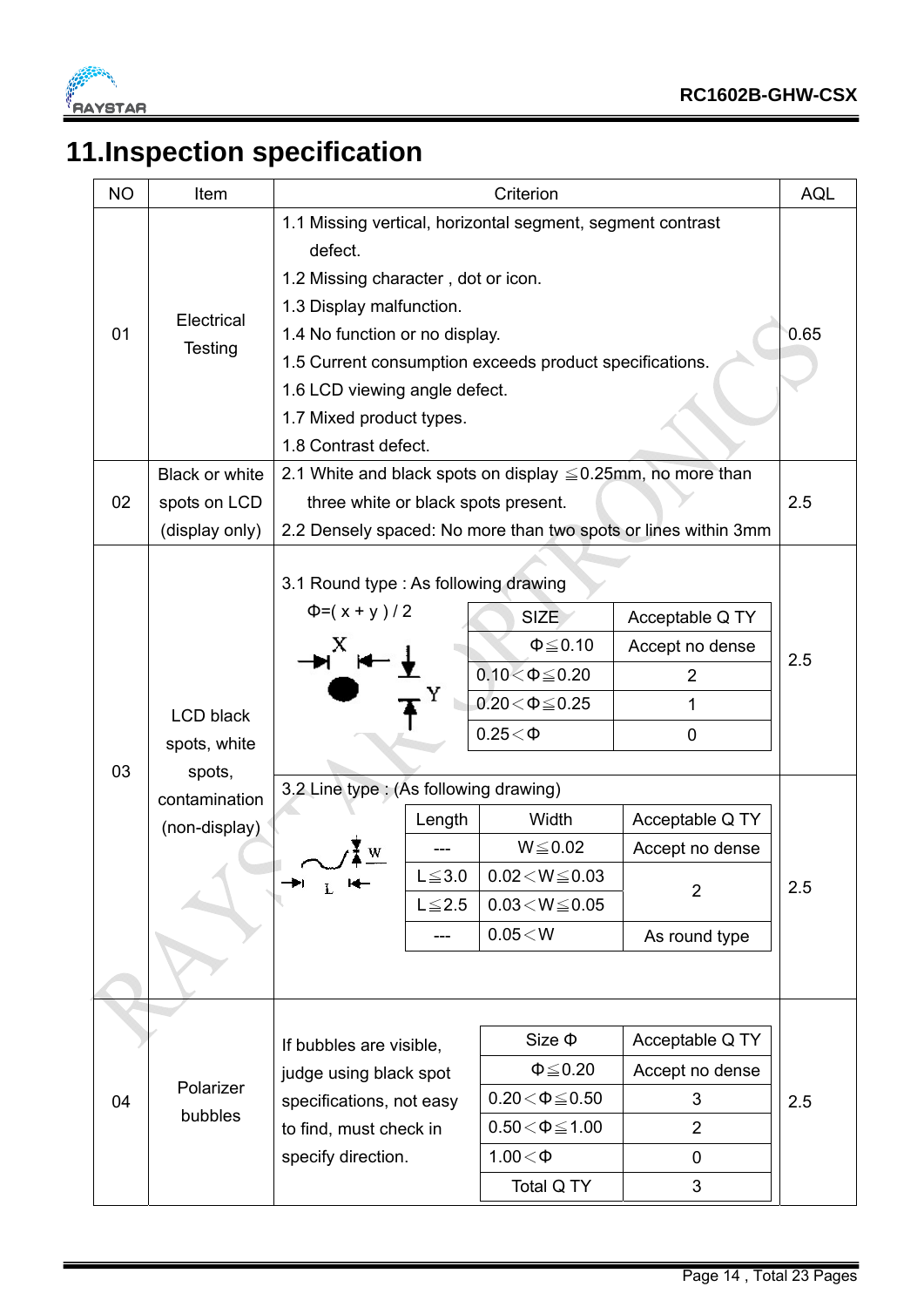

| <b>NO</b> | Item             | Criterion<br><b>AQL</b>                                 |                                                                           |                |     |  |
|-----------|------------------|---------------------------------------------------------|---------------------------------------------------------------------------|----------------|-----|--|
| 05        | <b>Scratches</b> | Follow NO.3 LCD black spots, white spots, contamination |                                                                           |                |     |  |
|           |                  | Symbols Define:                                         |                                                                           |                |     |  |
|           |                  | x: Chip length                                          | y: Chip width z: Chip thickness                                           |                |     |  |
|           |                  | k: Seal width                                           | t: Glass thickness a: LCD side length                                     |                |     |  |
|           |                  | L: Electrode pad length:                                |                                                                           |                |     |  |
|           |                  |                                                         |                                                                           |                |     |  |
|           |                  | 6.1 General glass chip:                                 |                                                                           |                |     |  |
|           |                  |                                                         | 6.1.1 Chip on panel surface and crack between panels:                     |                |     |  |
|           |                  |                                                         |                                                                           |                |     |  |
|           |                  | z: Chip thickness                                       | y: Chip width                                                             | x: Chip length |     |  |
|           |                  | $Z \leq 1/2t$                                           | Not over viewing                                                          | x≦1/8a         |     |  |
| 06        | Chipped          |                                                         | area                                                                      |                | 2.5 |  |
|           | glass            | $1/2t < z \leq 2t$                                      | Not exceed 1/3k                                                           | x≦1/8a         |     |  |
|           |                  |                                                         | $\odot$ If there are 2 or more chips, x is total length of each chip.     |                |     |  |
|           |                  |                                                         |                                                                           |                |     |  |
|           |                  | 6.1.2 Corner crack:                                     |                                                                           |                |     |  |
|           |                  |                                                         |                                                                           |                |     |  |
|           |                  |                                                         |                                                                           |                |     |  |
|           |                  |                                                         |                                                                           |                |     |  |
|           |                  |                                                         |                                                                           |                |     |  |
|           |                  |                                                         |                                                                           |                |     |  |
|           |                  |                                                         |                                                                           |                |     |  |
|           |                  | z: Chip thickness                                       | y: Chip width                                                             | x: Chip length |     |  |
|           |                  | $Z \leq 1/2t$                                           | Not over viewing                                                          | $x \leq 1/8a$  |     |  |
|           |                  |                                                         | area                                                                      |                |     |  |
|           |                  | $1/2t < z \leq 2t$                                      | Not exceed 1/3k                                                           | x≦1/8a         |     |  |
|           |                  |                                                         | $\odot$ If there are 2 or more chips, x is the total length of each chip. |                |     |  |
|           |                  |                                                         |                                                                           |                |     |  |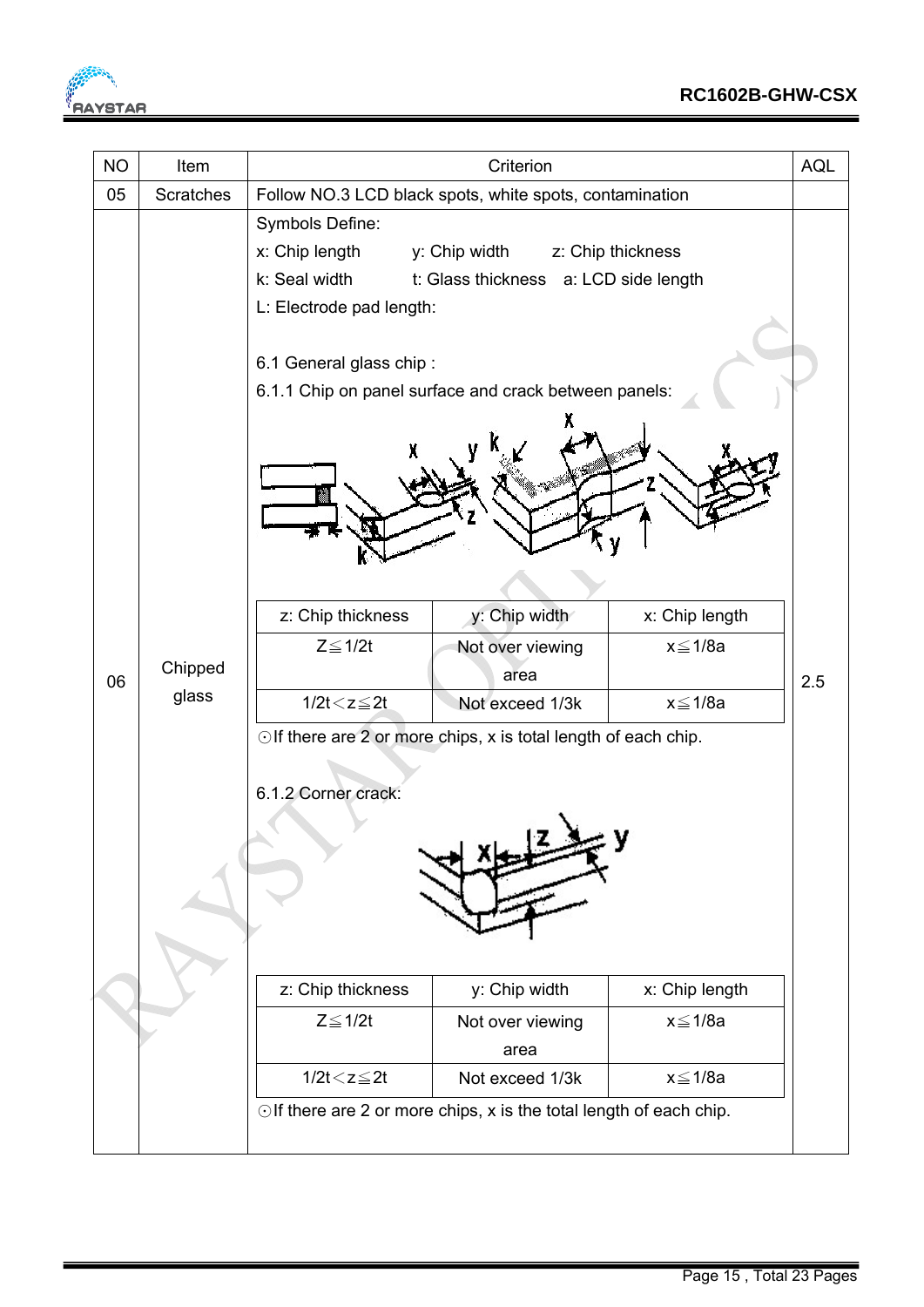

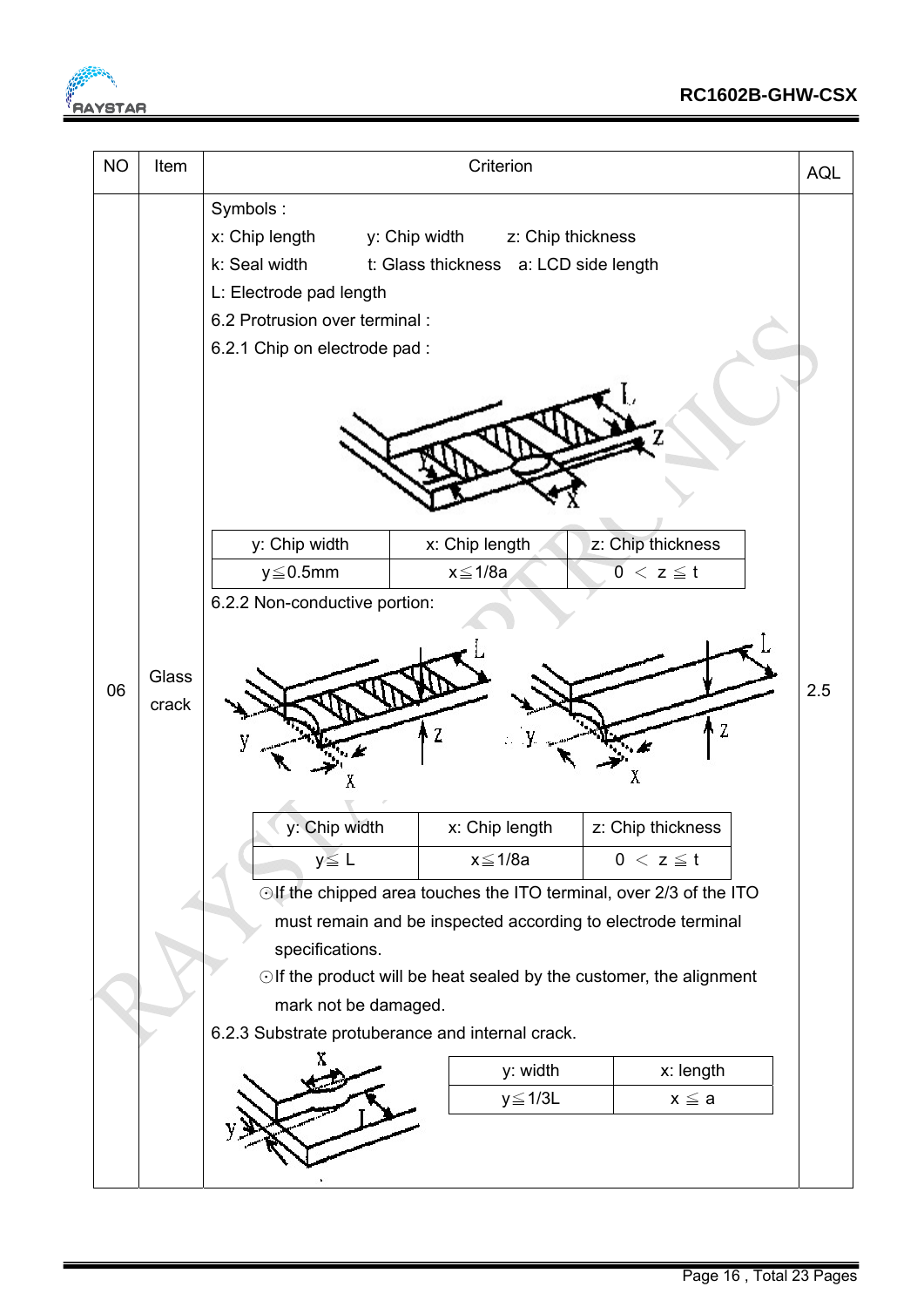**FALL** 

| <b>NO</b> | Item                         | Criterion                                                                                                                                                                                                      |                     |
|-----------|------------------------------|----------------------------------------------------------------------------------------------------------------------------------------------------------------------------------------------------------------|---------------------|
| 07        | Cracked glass                | The LCD with extensive crack is not acceptable.                                                                                                                                                                |                     |
| 08        | <b>Backlight</b><br>elements | 8.1 Illumination source flickers when lit.<br>8.2 Spots or scratched that appear when lit must be judged.<br>Using LCD spot, lines and contamination standards.<br>8.3 Backlight doesn't light or color wrong. | 0.65<br>2.5<br>0.65 |
| 09        | <b>Bezel</b>                 | 9.1 Bezel may not have rust, be deformed or have fingerprints,<br>stains or other contamination.<br>9.2 Bezel must comply with job specifications.                                                             | 2.5<br>0.65         |
|           |                              | 10.1 COB seal may not have pinholes larger than 0.2mm or<br>contamination.<br>10.2 COB seal surface may not have pinholes through to the IC.                                                                   | 2.5                 |
|           |                              | 10.3 The height of the COB should not exceed the height                                                                                                                                                        | 2.5                 |
|           |                              | indicated in the assembly diagram.<br>10.4 There may not be more than 2mm of sealant outside the                                                                                                               | 0.65                |
|           |                              | seal area on the PCB. And there should be no more than<br>three places.                                                                                                                                        | 2.5                 |
|           |                              | 10.5 No oxidation or contamination PCB terminals.                                                                                                                                                              |                     |
| 10        | $PCB \cdot COB$              | 10.6 Parts on PCB must be the same as on the production<br>characteristic chart. There should be no wrong parts,<br>missing parts or excess parts.                                                             | 2.5<br>0.65         |
|           |                              | 10.7 The jumper on the PCB should conform to the product                                                                                                                                                       |                     |
|           |                              | characteristic chart.<br>10.8 If solder gets on bezel tab pads, LED pad, zebra pad or                                                                                                                          | 0.65                |
|           |                              | screw hold pad, make sure it is smoothed down.<br>10.9 The Scraping testing standard for Copper Coating of PCB                                                                                                 | 2.5                 |
|           |                              | īΧ<br>$X * Y \le 2mm2$                                                                                                                                                                                         | 2.5                 |
|           |                              | 11.1 No un-melted solder paste may be present on the PCB.                                                                                                                                                      | 2.5                 |
|           |                              | 11.2 No cold solder joints, missing solder connections, oxidation                                                                                                                                              | 2.5                 |
| 11        | Soldering                    | or icicle.                                                                                                                                                                                                     |                     |
|           |                              | 11.3 No residue or solder balls on PCB.                                                                                                                                                                        | 2.5                 |
|           |                              | 11.4 No short circuits in components on PCB.                                                                                                                                                                   | 0.65                |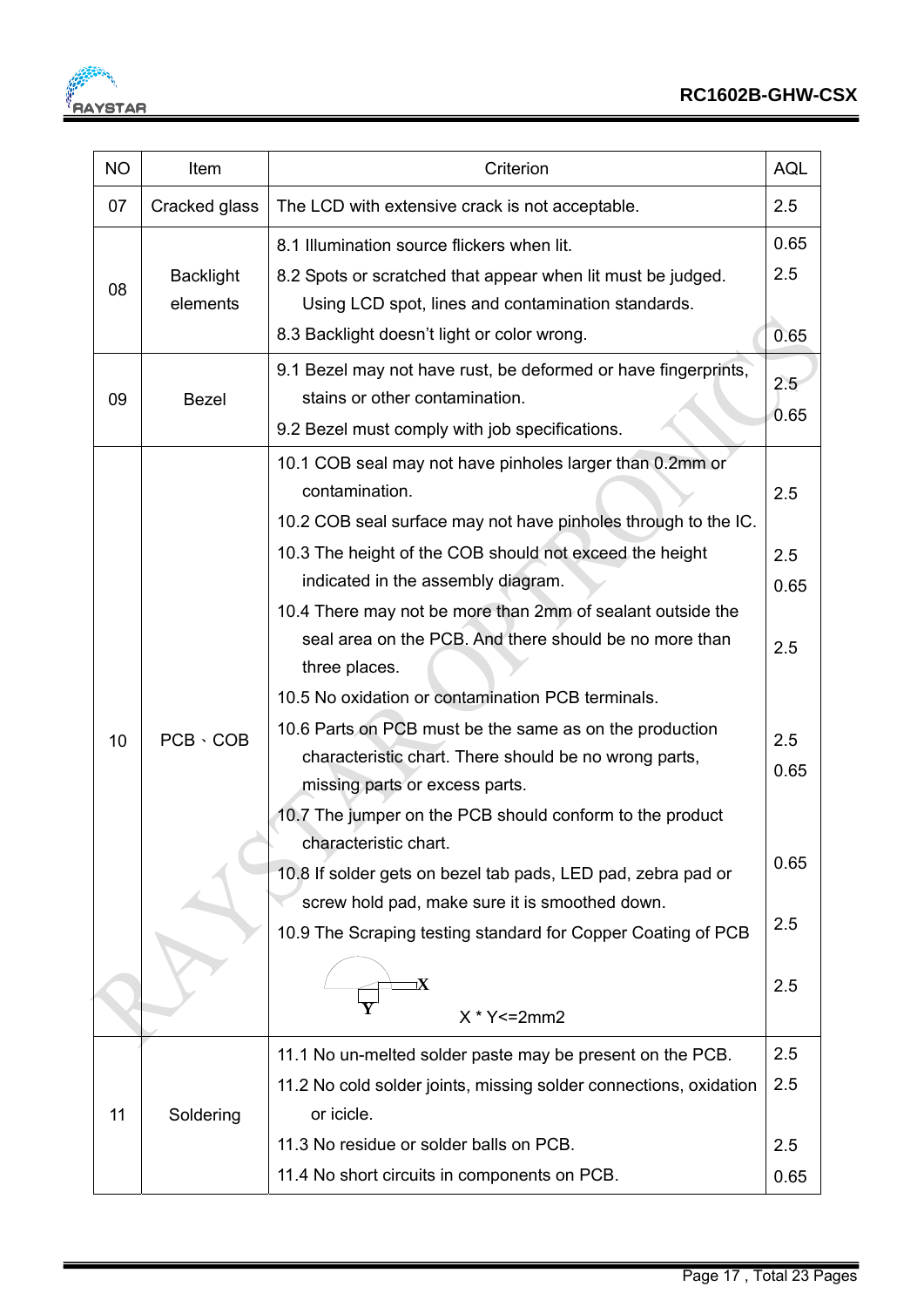

| <b>NO</b> | Item       | Criterion                                                                            | <b>AQL</b>               |
|-----------|------------|--------------------------------------------------------------------------------------|--------------------------|
|           |            | 12.1 No oxidation, contamination, curves or, bends on interface<br>Pin (OLB) of TCP. | 2.5                      |
|           |            | 12.2 No cracks on interface pin (OLB) of TCP.                                        | 0.65                     |
|           |            | 12.3 No contamination, solder residue or solder balls on product.                    | 2.5<br>2.5<br>2.5<br>2.5 |
|           |            | 12.4 The IC on the TCP may not be damaged, circuits.                                 |                          |
|           |            | 12.5 The uppermost edge of the protective strip on the interface                     |                          |
|           |            | pin must be present or look as if it cause the interface pin to                      |                          |
|           | General    | sever.                                                                               |                          |
| 12        | appearance | 12.6 The residual rosin or tin oil of soldering (component or chip                   |                          |
|           |            | component) is not burned into brown or black color.                                  | 2.5                      |
|           |            | 12.7 Sealant on top of the ITO circuit has not hardened.                             | 0.65                     |
|           |            | 12.8 Pin type must match type in specification sheet.                                | 0.65                     |
|           |            | 12.9 LCD pin loose or missing pins.                                                  | 0.65                     |
|           |            | 12.10 Product packaging must the same as specified on                                |                          |
|           |            | packaging specification sheet.                                                       | 0.65                     |
|           |            | 12.11 Product dimension and structure must conform to product                        |                          |
|           |            | specification sheet.                                                                 |                          |
|           |            | 12.12 Visual defect outside of VA is not considered to be rejection.                 |                          |

CSP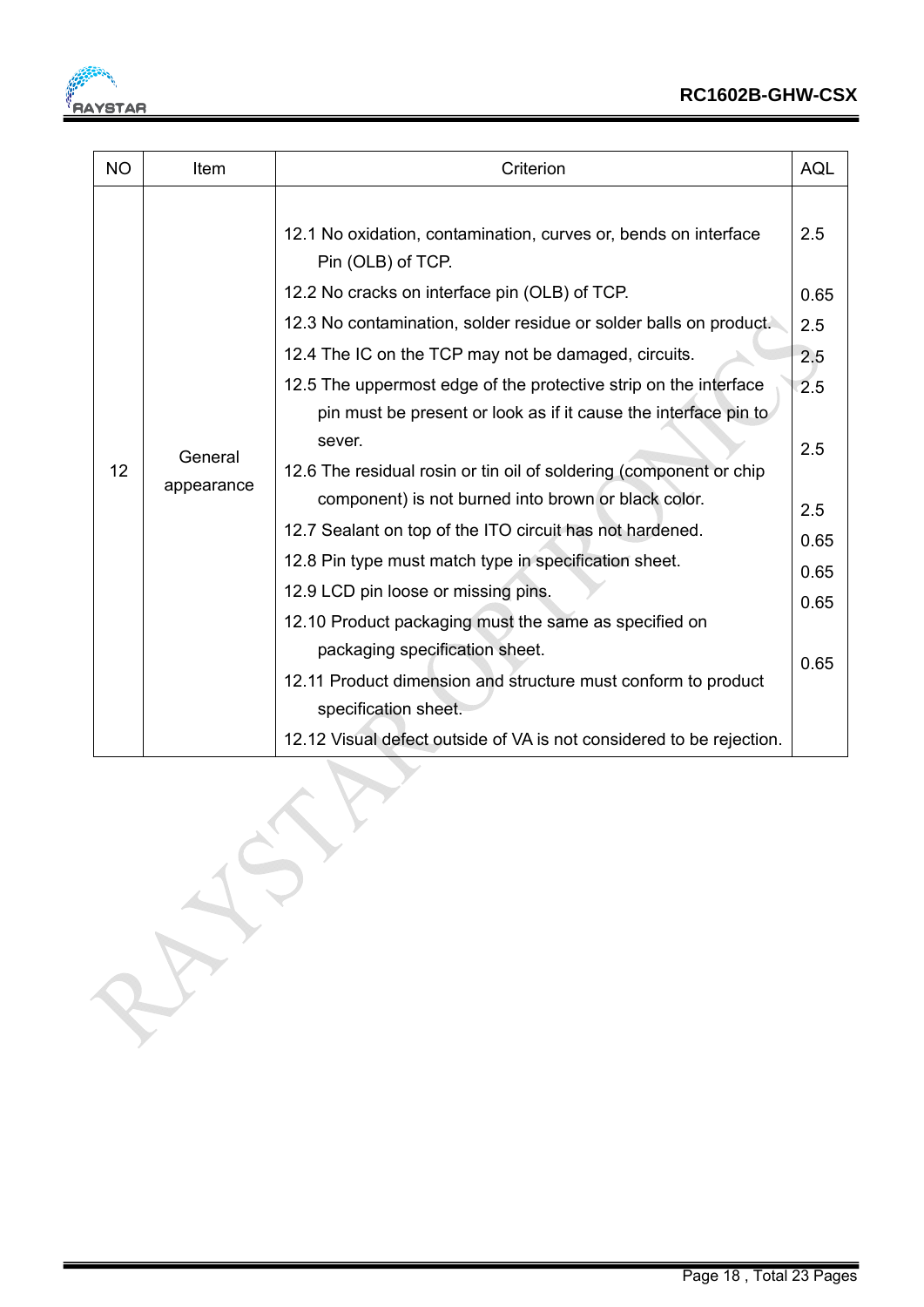



#### **12.Precautions in use of LCD Modules**

- (1)Avoid applying excessive shocks to the module or making any alterations or modifications to it.
- (2)Don't make extra holes on the printed circuit board, modify its shape or change the components of LCD module.
- (3)Don't disassemble the LCM.
- (4)Don't operate it above the absolute maximum rating.
- (5)Don't drop, bend or twist LCM.
- (6)Soldering: only to the I/O terminals.
- (7)Storage: please storage in anti-static electricity container and clean environment.
- (8) Raystar have the right to change the passive components, including R3,R6 & backlight adjust resistors. (Resistors,capacitors and other passive components will have different appearance and color caused by the different supplier.)
- (9)Raystar have the right to change the PCB Rev. (In order to satisfy the supplying stability, management optimization and the best product performance...etc, under the premise of not affecting the electrical characteristics and external dimensions, Raystar have the right to modify the version.)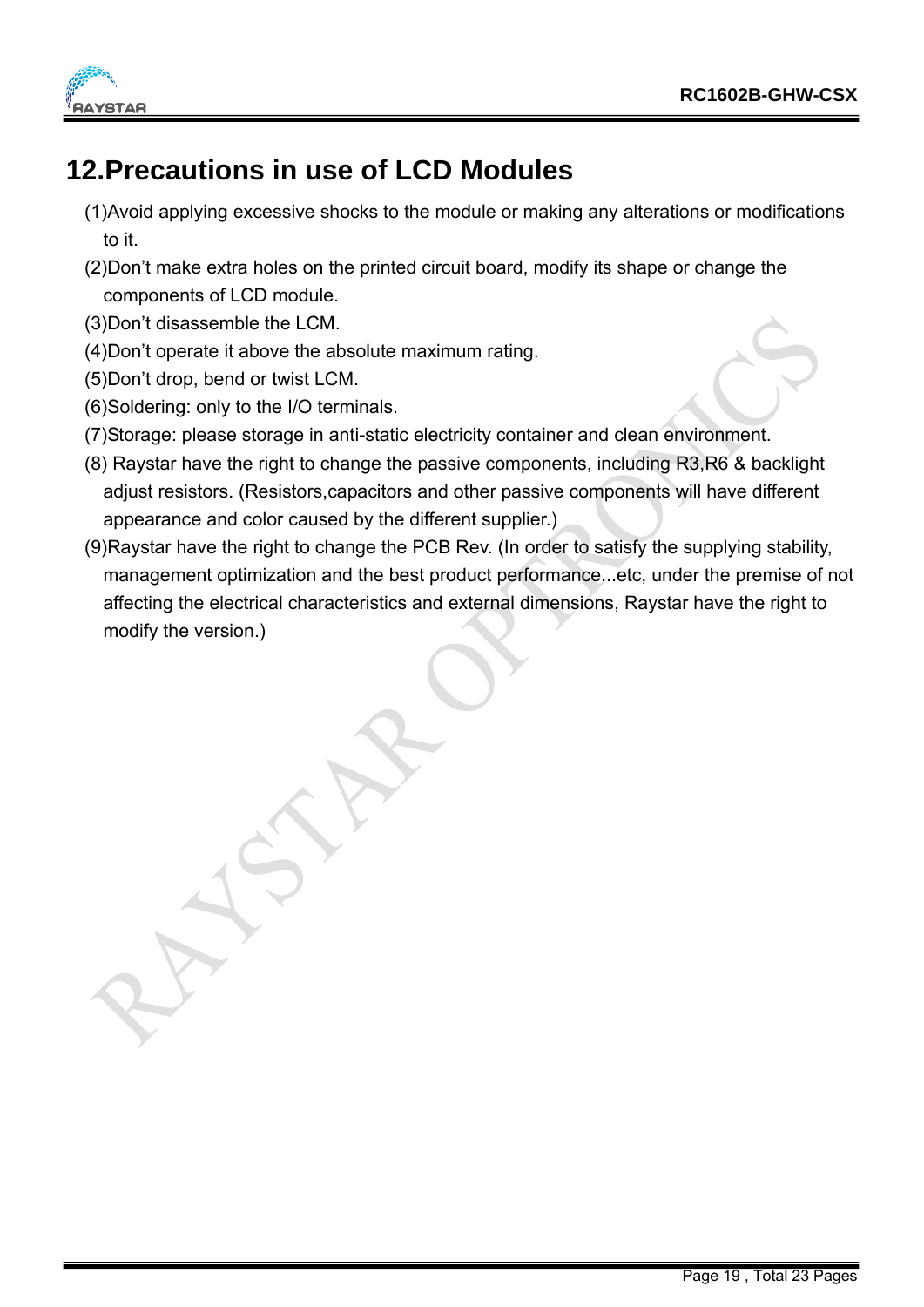



#### **13.Material List of Components for RoHs**

1. RAYSTAR Display Co., Ltd hereby declares that all of or part of products (with the mark "#"in code), including, but not limited to, the LCM, accessories or packages, manufactured and/or delivered to your company (including your subsidiaries and affiliated company) directly or indirectly by our company (including our subsidiaries or affiliated companies) do not intentionally contain any of the substances listed in all applicable EU directives and regulations, including the following substances.

Exhibit A: The Harmful Material List

| <b>Material</b>                                  | (Cd)       | (Pb)        | (Hg)        | $(Cr6+)$    | <b>PBBs</b> | <b>PBDEs</b> |
|--------------------------------------------------|------------|-------------|-------------|-------------|-------------|--------------|
| Limited<br>Value                                 | 100<br>ppm | 1000<br>ppm | 1000<br>ppm | 1000<br>ppm | 1000<br>ppm | 1000<br>ppm  |
| Above limited value is set up according to RoHS. |            |             |             |             |             |              |

- 2.Process for RoHS requirement:
	- (1) Use the Sn/Ag/Cu soldering surface; the surface of Pb-free solder is rougher than we used before.
	- (2) Heat-resistance temp.:

Reflow:  $250^{\circ}$ . 30 seconds Max.;

Connector soldering wave or hand soldering:  $320^{\circ}$ , 10 seconds max.

(3) Temp. curve of reflow, max. Temp.:235±5℃;

Recommended customer's soldering temp. of connector:  $280^\circ$ , 3 seconds.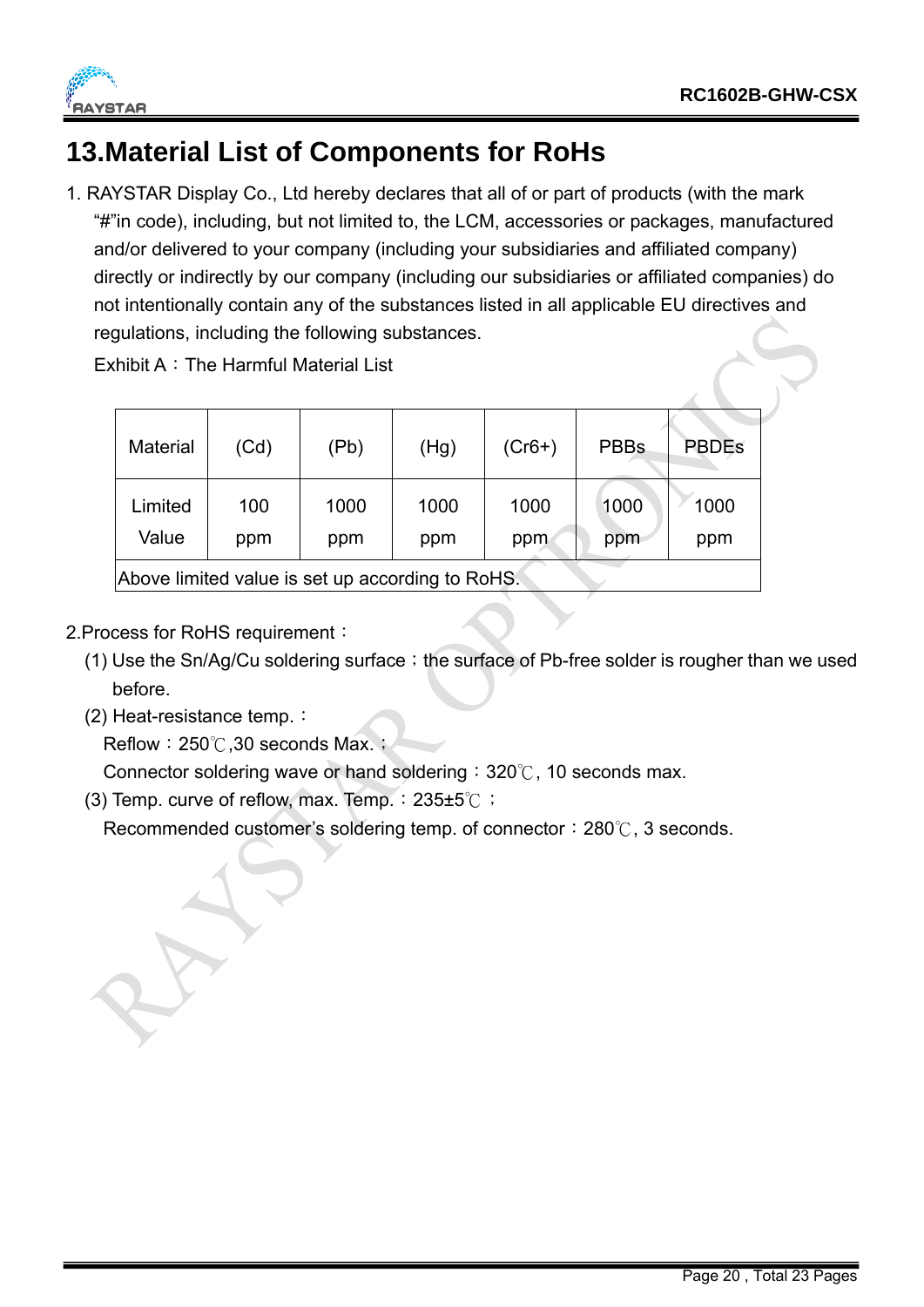

#### **14.Recommendable Storage**

- 1. Place the panel or module in the temperature 25°C±5°C and the humidity below 65% RH
- 2. Do not place the module near organics solvents or corrosive gases.
- 3. Do not crush, shake, or jolt the module.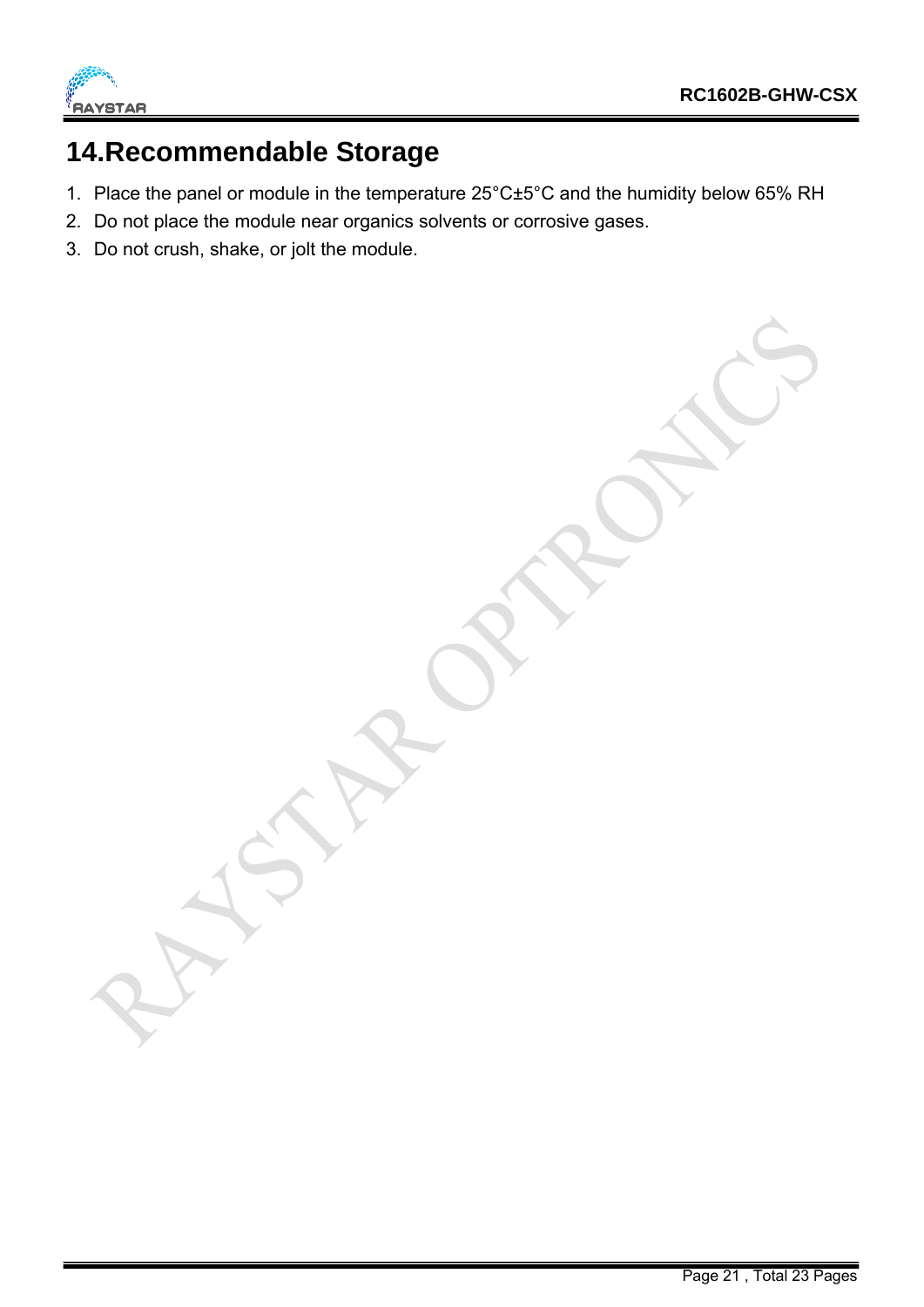

| ۱O<br>r<br>2 |
|--------------|
|--------------|

| <b>LCM Sample Estimate Feedback Sheet</b>                                        |             |                                                                                                                                                                                                                                                                                                                                                                                                                                                                                                              |  |  |  |
|----------------------------------------------------------------------------------|-------------|--------------------------------------------------------------------------------------------------------------------------------------------------------------------------------------------------------------------------------------------------------------------------------------------------------------------------------------------------------------------------------------------------------------------------------------------------------------------------------------------------------------|--|--|--|
| <b>Module Number:</b>                                                            |             |                                                                                                                                                                                                                                                                                                                                                                                                                                                                                                              |  |  |  |
| 1 · Panel Specification:                                                         |             |                                                                                                                                                                                                                                                                                                                                                                                                                                                                                                              |  |  |  |
| 1. Panel Type:                                                                   | □ Pass      | $\begin{tabular}{c} $\fbox{$\sim$} \cr \Box \hspace{2.0pt} \text{NG} \hspace{2.2pt} \end{tabular}$                                                                                                                                                                                                                                                                                                                                                                                                           |  |  |  |
| 2. View Direction:                                                               | □ Pass      |                                                                                                                                                                                                                                                                                                                                                                                                                                                                                                              |  |  |  |
| 3. Numbers of Dots:                                                              | □ Pass      | $\Box$ NG $\Box$                                                                                                                                                                                                                                                                                                                                                                                                                                                                                             |  |  |  |
| 4. View Area:                                                                    | □ Pass      |                                                                                                                                                                                                                                                                                                                                                                                                                                                                                                              |  |  |  |
| 5. Active Area:                                                                  | □ Pass      | $\begin{tabular}{c} $\vartriangle$ NG \end{tabular},$                                                                                                                                                                                                                                                                                                                                                                                                                                                        |  |  |  |
| 6. Operating Temperature:                                                        | □ Pass      |                                                                                                                                                                                                                                                                                                                                                                                                                                                                                                              |  |  |  |
| 7. Storage Temperature:                                                          | □ Pass      |                                                                                                                                                                                                                                                                                                                                                                                                                                                                                                              |  |  |  |
|                                                                                  |             |                                                                                                                                                                                                                                                                                                                                                                                                                                                                                                              |  |  |  |
| 2 Mechanical Specification:                                                      |             |                                                                                                                                                                                                                                                                                                                                                                                                                                                                                                              |  |  |  |
| 1. PCB Size:                                                                     | □ Pass      |                                                                                                                                                                                                                                                                                                                                                                                                                                                                                                              |  |  |  |
| 2. Frame Size:                                                                   | □ Pass      |                                                                                                                                                                                                                                                                                                                                                                                                                                                                                                              |  |  |  |
| 3. Materal of Frame:                                                             | □ Pass      |                                                                                                                                                                                                                                                                                                                                                                                                                                                                                                              |  |  |  |
| 4. Connector Position:                                                           | □ Pass      |                                                                                                                                                                                                                                                                                                                                                                                                                                                                                                              |  |  |  |
| 5. Fix Hole Position:                                                            | □ Pass      | $\Box$ NG , $\triangle$                                                                                                                                                                                                                                                                                                                                                                                                                                                                                      |  |  |  |
| 6. Backlight Position:                                                           | □ Pass      | $\Box$ NG , $\_\_\_\_\_\_\_\$                                                                                                                                                                                                                                                                                                                                                                                                                                                                                |  |  |  |
| 7. Thickness of PCB:                                                             | □ Pass      | $\Box$ NG , $\Box$                                                                                                                                                                                                                                                                                                                                                                                                                                                                                           |  |  |  |
| 8. Height of Frame to PCB:                                                       | □ Pass      | $\Box$ NG $, \_$                                                                                                                                                                                                                                                                                                                                                                                                                                                                                             |  |  |  |
| 9. Height of Module:                                                             | □ Pass      | $\Box$ NG , _____                                                                                                                                                                                                                                                                                                                                                                                                                                                                                            |  |  |  |
| 10.Others:                                                                       | □ Pass      | $\Box$ NG , $\_\_$                                                                                                                                                                                                                                                                                                                                                                                                                                                                                           |  |  |  |
| 3 · Relative Hole Size :                                                         |             |                                                                                                                                                                                                                                                                                                                                                                                                                                                                                                              |  |  |  |
| 1. Pitch of Connector:                                                           | □ Pass      | $\Box$ NG , $\_\_$                                                                                                                                                                                                                                                                                                                                                                                                                                                                                           |  |  |  |
| 2. Hole size of Connector:                                                       | □ Pass      | $\begin{tabular}{c} $\fbox{$\sim$} \cr \hline $\sim$} \cr \hline $\sim$ \cr \hline $\sim$ \cr \hline $\sim$ \cr \hline $\sim$ \cr \hline $\sim$ \cr \hline $\sim$ \cr \hline $\sim$ \cr \hline $\sim$ \cr \hline $\sim$ \cr \hline $\sim$ \cr \hline $\sim$ \cr \hline $\sim$ \cr \hline $\sim$ \cr \hline $\sim$ \cr \hline $\sim$ \cr \hline $\sim$ \cr \hline $\sim$ \cr \hline $\sim$ \cr \hline $\sim$ \cr \hline $\sim$ \cr \hline $\sim$ \cr \hline $\sim$ \cr \hline $\sim$ \cr \hline $\sim$ \cr \$ |  |  |  |
| 3. Mounting Hole size:                                                           | □ Pass      |                                                                                                                                                                                                                                                                                                                                                                                                                                                                                                              |  |  |  |
| 4. Mounting Hole Type:                                                           | $\Box$ Pass |                                                                                                                                                                                                                                                                                                                                                                                                                                                                                                              |  |  |  |
| 5.Others:                                                                        | □ Pass      | $\begin{tabular}{ll} $\square$ NG \end{tabular},$                                                                                                                                                                                                                                                                                                                                                                                                                                                            |  |  |  |
| 4 · Backlight Specification :                                                    |             |                                                                                                                                                                                                                                                                                                                                                                                                                                                                                                              |  |  |  |
| $1.B/L$ Type:                                                                    | □ Pass      |                                                                                                                                                                                                                                                                                                                                                                                                                                                                                                              |  |  |  |
| 2.B/L Color:                                                                     | $\Box$ Pass |                                                                                                                                                                                                                                                                                                                                                                                                                                                                                                              |  |  |  |
| 3.B/L Driving Voltage (Reference for LED Type) : □ Pass □ NG, __________________ |             |                                                                                                                                                                                                                                                                                                                                                                                                                                                                                                              |  |  |  |
| 4.B/L Driving Current:                                                           | □ Pass      | $\Box$ NG,                                                                                                                                                                                                                                                                                                                                                                                                                                                                                                   |  |  |  |
| 5. Brightness of B/L:                                                            | □ Pass      |                                                                                                                                                                                                                                                                                                                                                                                                                                                                                                              |  |  |  |
| 6.B/L Solder Method:                                                             | $\Box$ Pass |                                                                                                                                                                                                                                                                                                                                                                                                                                                                                                              |  |  |  |
| 7. Others:                                                                       | □ Pass      |                                                                                                                                                                                                                                                                                                                                                                                                                                                                                                              |  |  |  |

>> **Go to page 2** <<